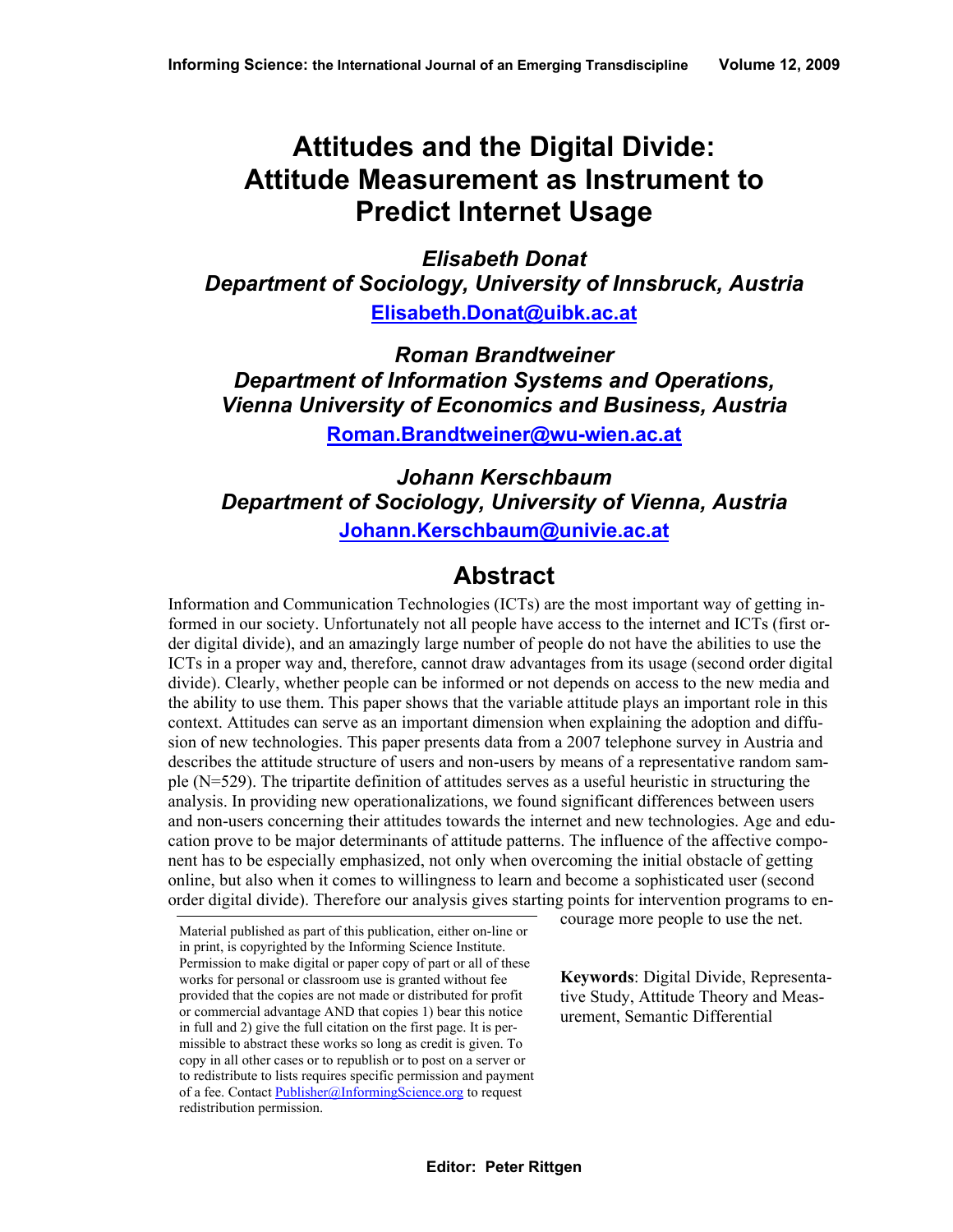## **Introduction**

"*The last half of the 1900s has been characterized by the increasing importance of information and communication technologies (ICTs) in social and organizational life*" (Sawyer & Rosenbaum, 2000). In the now established information society, it is crucial that people have access to the new media and know how to use the new ICTs. Without access to the internet and without the necessary skills that regularly go along with the attitude to use the new information technologies, people can neither inform themselves electronically nor can be informed by organisations and institutions using IT. This is why issues concerning the digital divide are of striking importance in this context, as pointed out by Elizabeth C. Boyd, "*As information technology is fast becoming a major tool for disseminating and obtaining information, gaps between those who have access to this tool and those who do not is a major concern*"(2002, p. 113).

Research on digital divide focuses first and foremost on the speed of various groups in adopting these new ICTs (Anderson, Bikson, Law, & Mitchell, 1995; Gehrke, 2004; Katz & Rice 2002; Katz, Rice, & Aspden 2001; Norris, 2001; Selhofer & Hüsing, 2002). The relation of demographics and internet usage is one of the major research questions in the field of digital divide. Phenomena like these can be subsummized under the so-called "first order digital divide" (Dewan & Riggins, 2005). The so-called "second order digital divide" addresses questions about different abilities to use the internet and draw advantages from its usage (DiMaggio, Hargittai, Neuman, & Robinson, 2001; Hargittai, 2002, 2003). Less research has been done in a third dimension of adopting new technologies, i.e. the field of attitudes towards the internet, although these attitudes play an important role in adoption and in learning how to use this new medium. Besides analyzing demographic characteristics of users and non-users we want to focus on the question of attitudes, especially of non-users in comparison to users, to acquire a deeper understanding of the process of "digital divide" and the adoption of new technologies.

Former studies investigating the digital divide used theories of diffusion and innovation as explanatory frameworks (Carveth & Kretchmer, 2002). Doubtlessly research like this provides useful and interesting information about the digital divide phenomenon. The explanatory strength of studies like this lies in explaining the causes and consequence of the first order digital divide. If we want to understand the second order digital divide, i.e. why people who theoretically have access to ICTs and Internet do not use these new media, we have to take a closer look at attitudes. This was already emphasized seven years ago by Burkett, Compton, and Burkett (2001). In another publication, they pointed out that *"… the impact of computer attitudes on computer knowledge is still a key component to the understanding of information science*" (Compton, Burkett, & Burkett, 2002, p. 219).

What do we know about attitudes towards the internet? To answer this question, unfortunately one has to refer to one of the several studies made that observe attitudes in populations of students (Jackson, Ervin, Gardner, & Schmitt, 2001; Li, Kirkup & Hodgson, 2001; Sam, Othman & Nordin, 2005) or even to one of the online-surveys addressing only current users. In our literature review we also found several studies about attitudes towards e-commerce – of course also focusing on a very specific section of the population. These target groups are specific and biased in a dimension of vital importance when discussing phenomena of digital divide: they certainly have a relatively high level of computer and internet literacy compared to the general population of a society. Therefore it is inappropriate to draw conclusions about internet attitudes and behaviour from such selective populations and to generalize from them. Studies using representative population samples are still scarce.

Research on attitudes has a very long tradition in social sciences, and techniques are becoming more sophisticated (Benninghaus, 1976, Krebs & Schmidt, 1993). Much effort has been made to refine questionnaires, scales and data analysis. Besides simply getting to know attitude patterns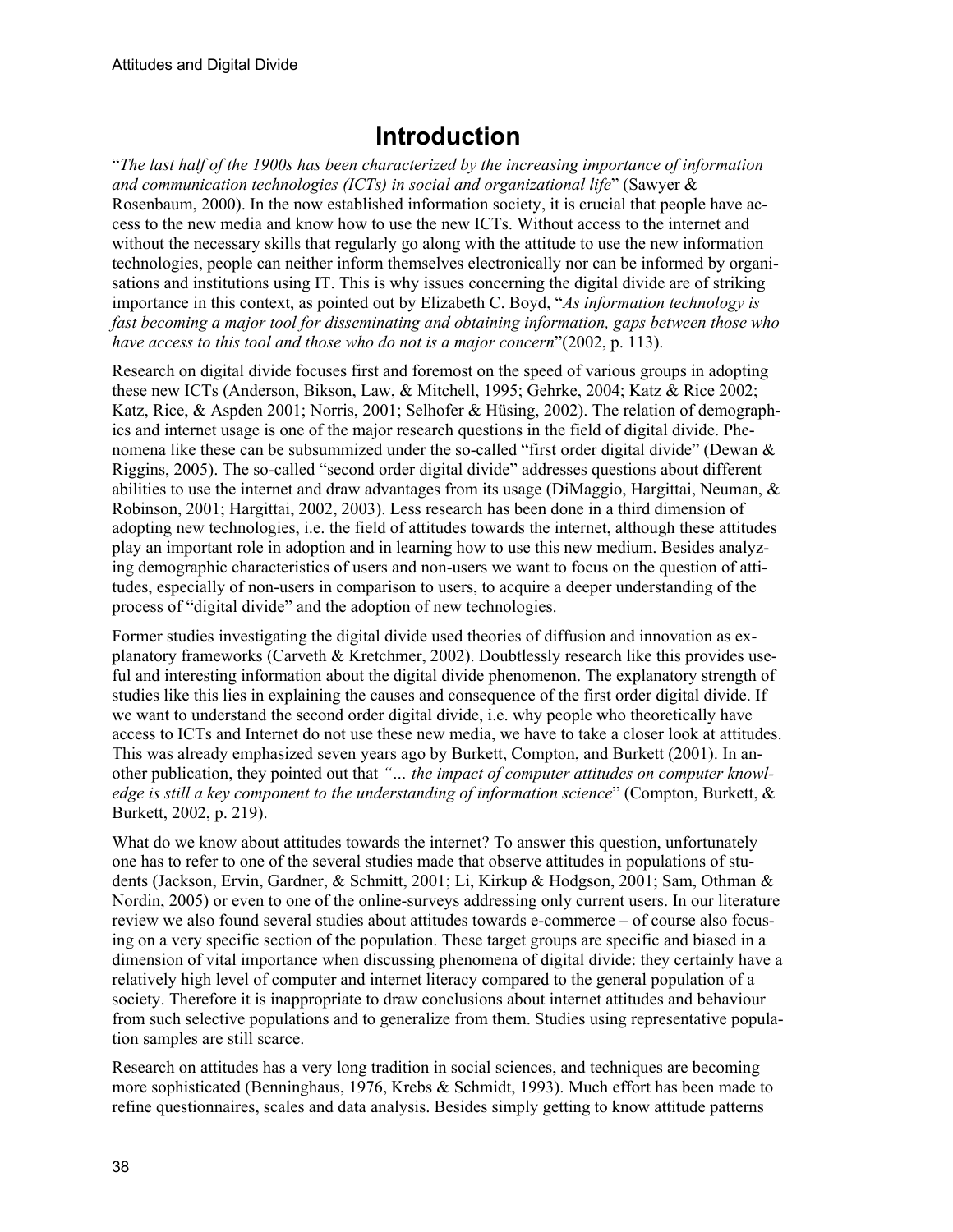and components of a population, there is a rather implicit goal that lies behind these efforts: the wish to explain behaviour by attitudes has always been one of the major desiderata in empirical research. Solving this problem also addresses an issue of justification for social sciences: if behaviour is influenced by attitudes, various ways to influence behaviour are open to practitioners and politicians.

Getting to know general attitude patterns towards the internet via a representative sample can help to obtain knowledge beyond demographic characteristics about factors which might hinder people from getting online. The measurement of attitudes is a considerably more difficult problem than measuring the influence of demographics on people's internet usage behaviour. Whilst dealing with attitudes, we have to find elaborated indicators to measure the latent phenomenon "attitude". Demographics, like age, gender, and income, are more manifest in their nature compared to attitudes. We also have to rely on respondents' answers on stimuli (i.e. questions) when asking for demographics, but this may yield more reliable answers (besides effects of social desirability). The verbal formulation of attitudes demands a great deal of introspection and abstract thinking on the part of the respondents. Attitudes are of course also influenced by social desirability, which we tried to reduce by using a telephone survey and design.

## **Theoretical Considerations**

Talking about attitudes presupposes that there are attitudes to talk about. Although the question of non-attitudes is a very unpleasant issue for social scientists, our analysis would be incomplete and just a piece of empiricism (Mende, 2005) without addressing this question before discussing the basics of attitude theory. Social sciences have seen attitude theories employing mechanisms of rational thinking (Ajzen, 1993) and of a more spontaneous response towards attitude objects (Fazio, 1990). But what if there is actually no awareness of the phenomenon "internet"? We therefore asked respondents whether they actually knew what the internet is, and followed Katz and Rice (2002) in their considerations on issues of awareness. In leaving this "door" open to our respondents, we acknowledge the possibility of having no differentiated opinion on this issue.

There is not enough room to open up the whole discussion on attitude theory and measurement, so we will address only some basic considerations and open questions on these issues. A commonly agreed upon definition was proposed by Ajzen (1993), "*An attitude is an individual's disposition to react with a certain degree of favorableness or unfavorableness to an object, behavior, person, institution, or event – or to any discriminable aspect of the individual's world*." This definition points to a key element of attitudes: an evaluative dimension. Using scales to evaluate attitudes is a common way to obtain information about respondents' evaluations. Furthermore, attitudes are multidimensional in the sense that they include three components: a cognitive, an emotional, and a behavioural component (Rosenberg, Hovland, McGuire, Abelson, & Brehm, 1969). The cognitive component includes perceptions and knowledge of the attitude object, typically represented via stereotypes. The emotional or affective component represents feelings towards the attitude object, and the behavioural or conative component addresses questions of reacting towards the attitude object. Through accepting this definition of attitudes, one employs a multidimensional model of attitudes which can serve as a useful heuristic to structure analysis and data measurement.

As is often the case with heuristics, in practice we find exceptions; for example, the question whether attitudes are really best represented by a tripartite model or whether it would be preferable to construct a bipolar model (consisting of a cognitive and an affective component only). This question becomes even more important as the conative component is the most difficult to measure, when thinking about unidimensional and precise operationalizations. Ajzen (1993) suggests using behavioural intentions as an indicator for the conative component. In measuring hypothetical behavioural intentions, the problem becomes even more abstract and difficult for respon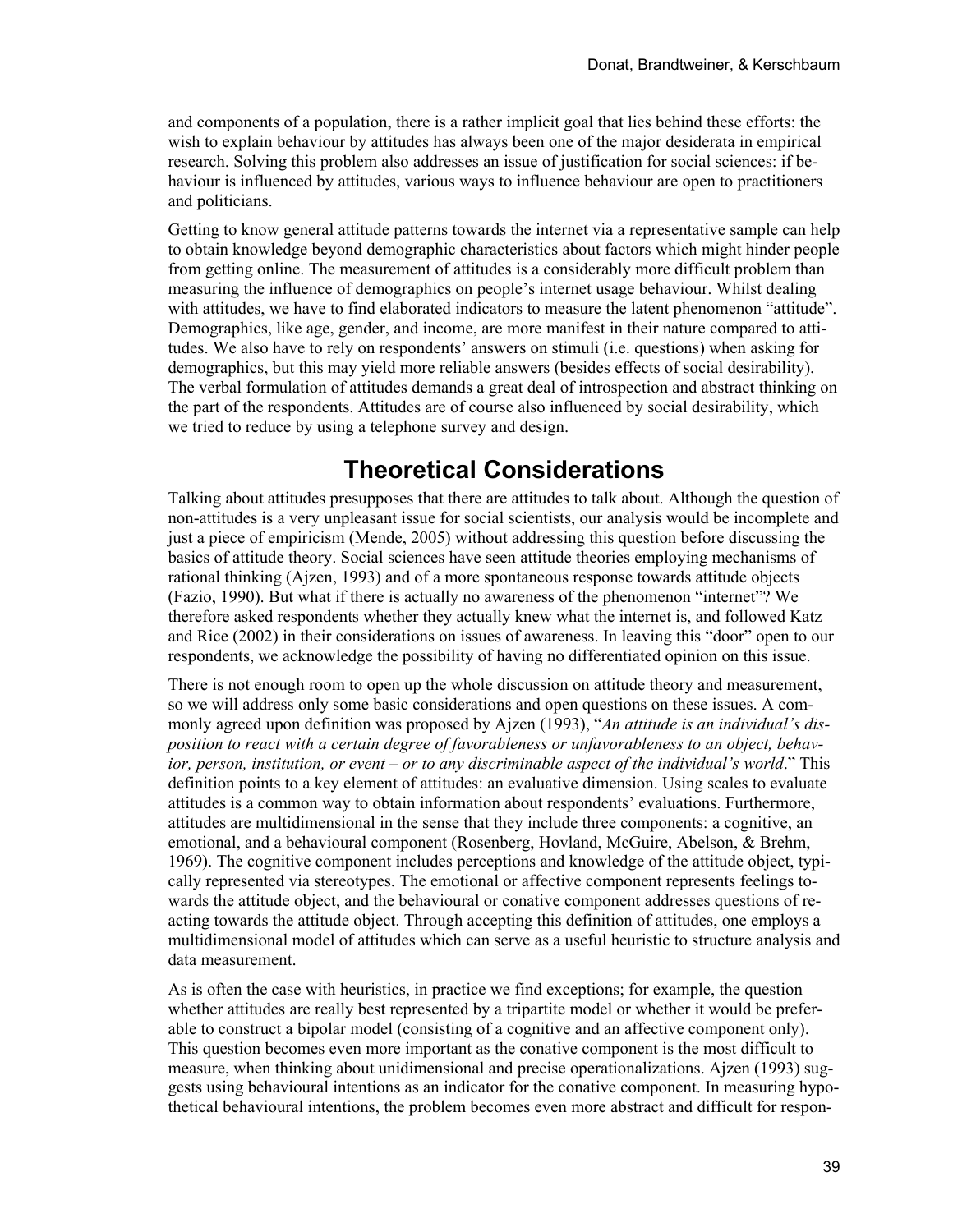dents, and there is wide discussion whether we should rely on such non-committal, one moment measurements. Although there are recommendations (Ajzen, 1993) to stay as close as possible to the behaviour in question and to use a narrow time frame, we also tried to convey information on concrete, current behaviour and asked non-users for perceived barriers when it comes to internet usage.

According to commonly accepted knowledge on attitudes (Taylor, Peplau, & Sears, 1994) we expect attitudes towards internet to be cognitively complex and evaluatively simple. Especially when people do not know exactly what the internet is, they may have some basic feelings (good/bad) about it without many supporting cognitions. Although there should be some kind of coherence between the three attitude components, we also know that the relationship between them can be rather complex. Attitudes can influence behaviour, but we also infer our attitudes from our behaviour. Furthermore, two people reporting nearly the same beliefs on an attitude object can hold quite different cognitions, emotions, and conative predispositions towards it (Rosenberg et al., 1969). Nevertheless, altogether people seek some kind of consistency between cognitions, affect, and behaviour and apply mechanisms of dissonance reduction to reach this consistency.

Our paper aims to introduce some new possibilities of measuring attitudes towards the internet and is based on the heuristic of attitudes as tripartite constructs. In order to address questions of digital divide we concentrate especially on the views of non-users in comparison to users. This leads us to the following research questions:

- Basic information: which demographic variables influence the usage and non-usage of the internet?
- In which ways do users and non-users differ concerning their attitudes towards the internet in the three dimensions (cognitive, affective, and conative dimension)?
- What kind of influence do age and education have on attitudes towards the internet (the two main predictors on internet usage)?

On the basis of these general research questions, we can formulate the following hypotheses:

H1: High education, high income, and having children have positive effects on internet usage.

H2: We are hypothesizing negative influences of age (older age groups), gender (dimension female), migration background (country of birth not Austria), East-West (dimension West) on internet usage.

H3: Attitudes towards the internet show a tripartite structure, which is mainly influenced by current usage, age, and education.

Users, younger people and highly educated people will show more positive attitudes on the three subdimensions cognitive, evaluative, and conative components.

## **Methodology**

The aim of our survey is to acquire a detailed picture of attitudes towards the internet and usage behaviour in Austria. Therefore, we did not rely on information gathered from easily accessible groups, such as students, but collected a representative sample of the Austrian population. Although the number of online surveys on issues of digital divide is growing, we decided to conduct our survey by telephone interviews, because we wanted to reach both users and non-users. In order to produce a representative sample, respondents were randomly chosen by the CATI-System (Computer Aided Telephone Interview) "Askme". To avoid systematic drop-outs, "Askme" contacts several times people who were not reachable on first call or who agreed to give the inter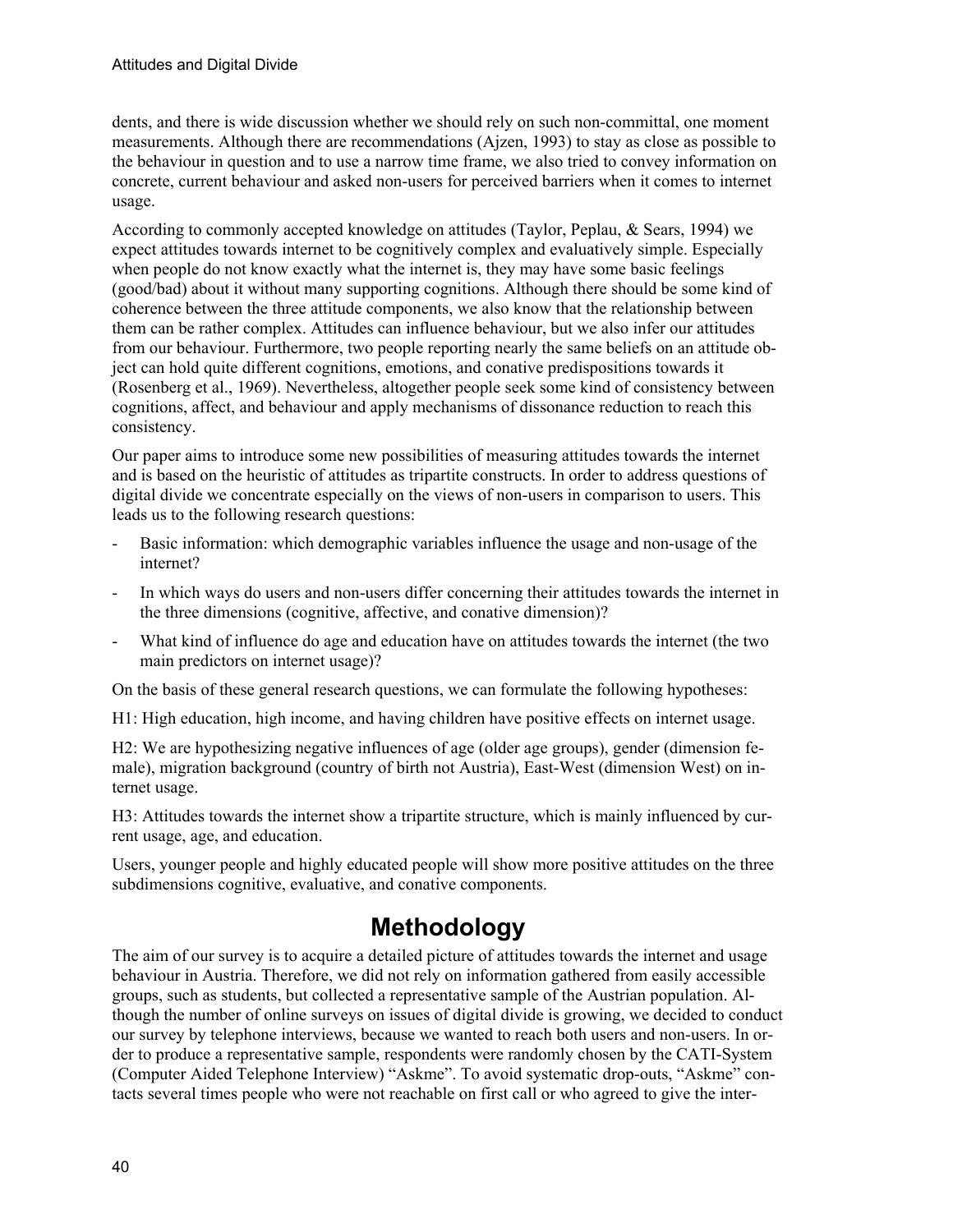view at a later time. The questionnaire was fully standardized, pretested, and developed after a phase of qualitative interviews, which provided useful hints about general attitudes towards the internet. We mixed already tested scales with newly developed scales and gave special attention to commensurabilty with existing survey programs and data sets in Europe (e.g. Eurobarometer). Interviews started with general questions about internet access and usage, then respondents answered questions about the internet in their social environment and computer literacy. We also asked about reasons for usage and non-usage and general attitudes towards the internet. Questions about technophobia, planned purchase of an internet access and, of course, demographics completed the questionnaire.

## *Sample Description and Descriptive Results*

Our sample includes 529 people and contains slightly more women than men compared to the Austrian population census. Age and region correspond almost perfectly to the distribution of the population census with slightly more older than younger respondents (Table 1). To summarize, our sample shows a very high quality in comparison with the population census.

| Gender | ℅    | Age                                | %   | Education                                          | ℅    |
|--------|------|------------------------------------|-----|----------------------------------------------------|------|
| male   | 42.2 |                                    |     | 9.4 compulsory education                           | 17.7 |
| female | 57.8 | $15 - 25$ years<br>$26 - 44$ years |     | 34.2 without high school diploma                   | 41.6 |
|        |      | $45 - 64$ years<br>65 years +      |     | 37.0 with high school diploma<br>( $\sim$ A-level) | 24.8 |
|        |      |                                    |     | 19.5 university                                    | 15.8 |
|        | 100  |                                    | 100 |                                                    | 100  |

|  |  | <b>Table 1: Description of Sample</b> |
|--|--|---------------------------------------|
|  |  |                                       |

61% of the respondents currently use the internet. Growth rates in Austria for internet access at home are still increasing but the speed of growth seems to have slowed down somewhat during the last 5 years (Figure 1). Most users (82%) use the internet at home and about two thirds are



**Figure 1: Percentage of internet users in Austria (2000-2006: AIM, 2007: own survey)**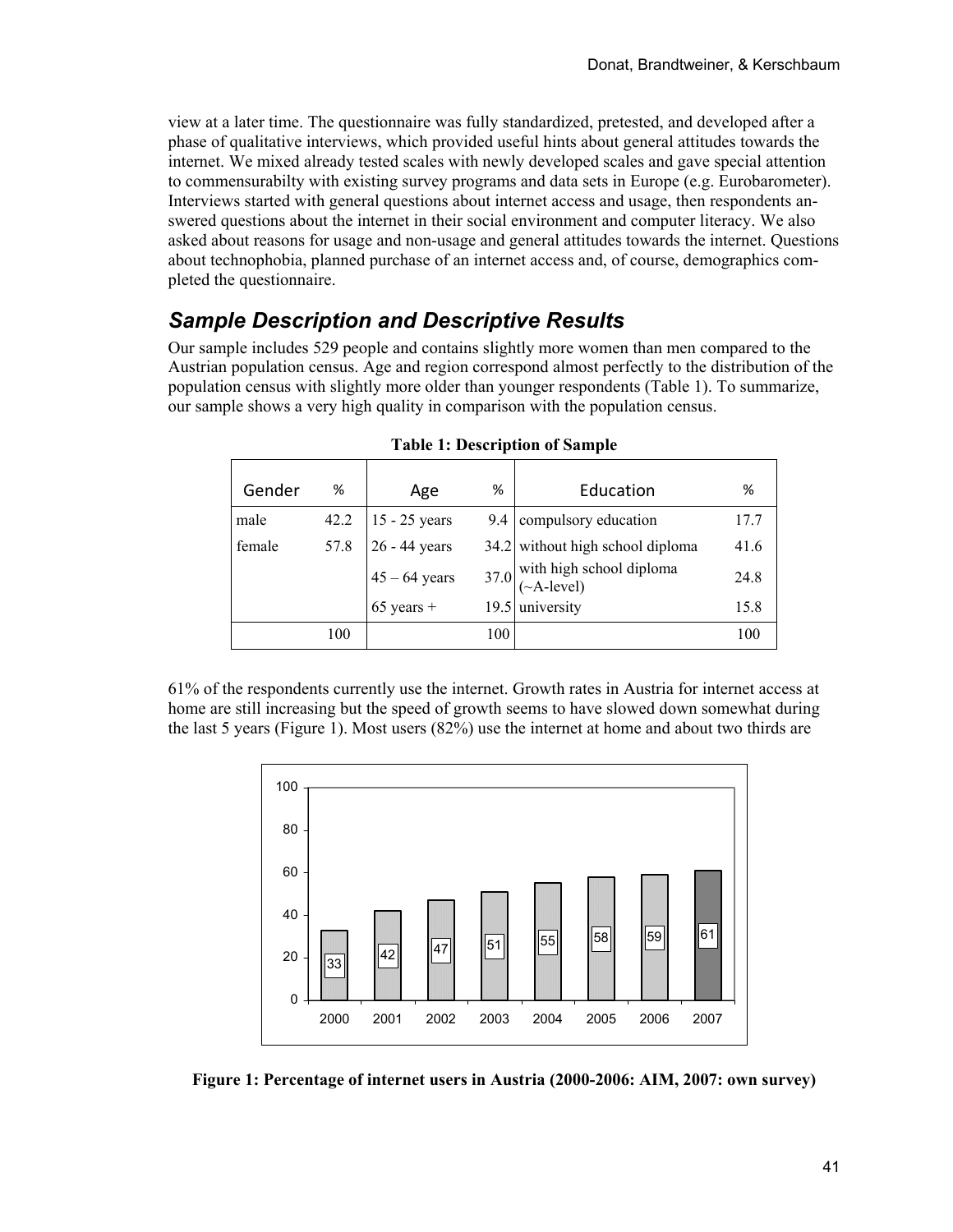daily users. Mobile wireless usage of the internet is still at its beginnings, with 11% of the users reporting use of this kind of access. The main activities on the internet are e-mail, research, and communication with friends and family. Using the internet for reasons of work ranked only in fourth place. E-government and shopping on the internet are still quite unusual for nearly twothirds of Austrian users. Quite interestingly, we also found that 73% of the users rated their English skills weak to medium.

Although we found quite a large proportion of "onliners", there are still 39% (206 persons) who said they did not use the internet. About 2% of our respondents can be described as "drop-outs" who had used the internet but are currently off-line. Besides having no computer and/or no internet access at home, computer literacy is one of the main barriers preventing non-users from getting online.

Interesting in this context is that recent research from Capgemini (2006) on the online availability of public services (e-government) shows that Austria has an overall average score on full availability of public services and sophistication of more than 90%. With this result Austria is the EU leader in providing e-services to its citizens. According to the Capgemini data, just 29% (Capagemini, 2006, p. 20) of the Austrian citizens are using these highly sophisticated and user friendly e-government services. The Capgemini figure corresponds to our data. As mentioned above, according to our sample E-government is still quite unusual for nearly two-thirds of the Austrians; the exact figure in our survey concerning the use of public services by Austrian citizens is 37.1%. These two figures - Capgemini's 29% from the year 2006 and our 37.1% from 2007 – show that apparently the availability of services and access to the internet alone is not enough to motivate the majority of people to use the internet and the online services provided. These findings show that, especially in developed nations, not the "first order digital divide" (i.e. access) but the "second order digital divide" is the main reason for low internet usage. The dominance of the "second order digital divide" highlights the importance of attitudes towards ICTs for internet usage. In a former publication it was shown that, beside access, computer literacy (i.e. competence) and motivation - defined by using three attitude variables that can be pooled into one factor using factor analysis –are responsible for the extent of ICTs usage within a society (Brandtweiner, Kerschbaum, & Donat 2008).

### **Results**

We performed a logistic regression to get a first overview of the demographic structure of users and non-users (Table 2). The question, "Do you use a computer with internet access?" was used as the dependent variable and scaled from zero ("no") to one ("yes"). Age, gender, education, income, children at home, migration background, and region served as predictor variables. In order to use similar scale levels we categorized continuous variables like age and income. Our analysis shows strong, significant effects of age on internet usage. In comparison to the reference group 65+ years, people in the youngest age group are nearly 39 times more likely to be internet users. For respondents in the age group 26-44 years the probability of using the internet is almost 10 times greater than for the reference group. Even for the neighboring age group (45-64 years), the probability of being online is 7.66 times higher than for the reference group. Interestingly, we found no effects of gender on internet usage in our data set – this seems to indicate that the gender gap has already diminished in Austria. The predictor variable "education" has yielded very strong effects on the dependent variable internet usage. The higher the education level of a respondent, the greater the probability of being an internet user. Thus, respondents with only compulsory education have a 17.75 times lower probability of being internet users compared to respondents with a university degree. We can also observe a strong effect for the dummy variable "without high school certificate" and a much weaker but still significant effect for the group "with high school certificate". In this sense we can observe a gap in the education variable that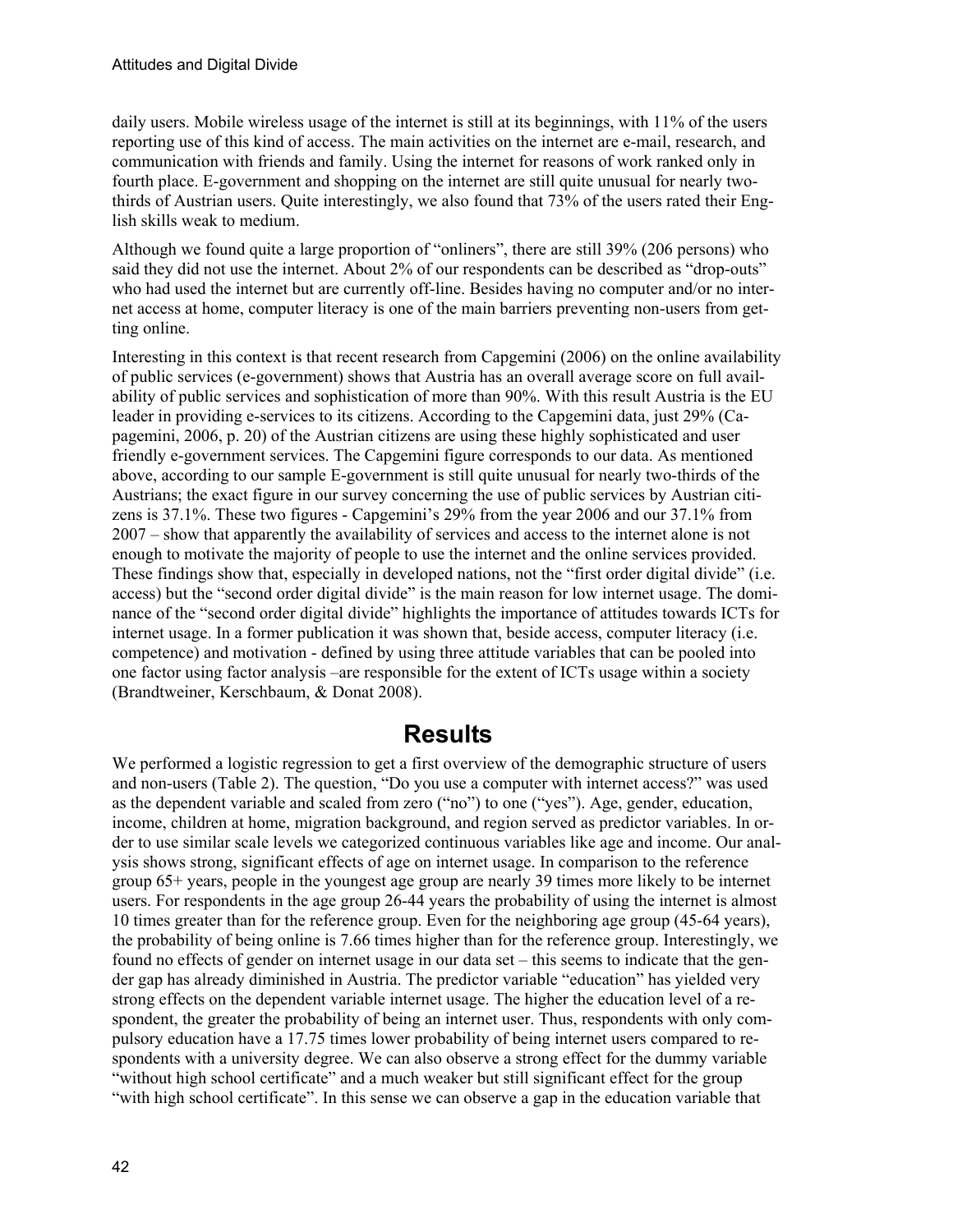|                                                              | B       | Sig. | Exp(B) | 1/Exp(b) |
|--------------------------------------------------------------|---------|------|--------|----------|
| Age (reference group 65+ years)                              |         | 0.00 |        |          |
| $15-25$ years                                                | 3.66    | 0.00 | 38.95  |          |
| $26-44$ years                                                | 2.27    | 0.00 | 9.64   |          |
| $45-64$ years                                                | 2.04    | 0.00 | 7.66   |          |
| Gender (reference group female)                              | $-0.26$ | 0.36 | 0.77   |          |
| <b>Education (reference group university)</b>                |         | 0.00 |        |          |
| Compulsory education                                         | $-2.88$ | 0.00 | 0.06   | $-17.75$ |
| Without high school certificate                              | $-2.34$ | 0.00 | 0.10   | $-10.34$ |
| With high school certificate                                 | $-1.30$ | 0.03 | 0.27   | $-3.68$  |
| Per capita household income (reference<br>group 4. quartile) |         | 0.22 |        |          |
| 1. quartile                                                  | $-0.69$ | 0.12 | 0.50   |          |
| 2. quartile                                                  | $-0.77$ | 0.08 | 0.46   |          |
| 3. quartile                                                  | $-0.17$ | 0.69 | 0.84   |          |
| Children (reference group no children)                       | 1.00    | 0.01 | 2.71   |          |
| Migration background (reference group<br>native Austrians)   | $-0.94$ | 0.05 | 0.39   | $-2.56$  |
| <b>Federal States: East-West (reference group)</b><br>East)  | $-0.73$ | 0.01 | 0.48   | $-2.07$  |

|  | Table 2: Logistic regression on usage behaviour |  |
|--|-------------------------------------------------|--|

 Cox & Snell R²: 0.321 Nagelkerke R²: 0.434

can be described by two groups: low education (up to no high school certificate) and high education (high school certificate and more). We have found no effects for income in our data set.

Korupp and Szydlik (2005) reported on the influence that children and ethnic background have on internet usage. In accordance with their results, having children at home significantly heightens the probability of using the internet. To test effects of race, we asked respondents about their country of birth and dichotomized afterwards in two categories "Austria" and "Non-Austria". Compared to native Austrians, foreigners have a 2.56 lower probability of being internet-users. We checked for regional effects in dichotomizing the variable "postal code" into eastern and western regions (eastern regions: Vienna, Burgenland, Lower Austria, Styria) of Austria. Compared to the eastern region of Austria, the western, more rural regions of Austria have lower network coverage. This lower network coverage is of course also due to geographical reasons. Therefore, we found it less probable for residents of western provinces to be online compared to residents of the eastern provinces of Austria.

### *The Cognitive Component: Perceptions of the Internet*

As a measurement technique we used Osgood's semantic differential. With this technique one can measure the meaning of certain concepts. The semantic differential uses a scale between two bipolar words and the respondent is asked to mark his or her position on the scale between these two poles (Osgood, Suci, & Tannenbaum, 1957). We used the semantic differential in order to explore general perceptions of the internet among our respondents. These perceptions can be used as indicators for cognitive components of an attitude towards the internet. A semantic differential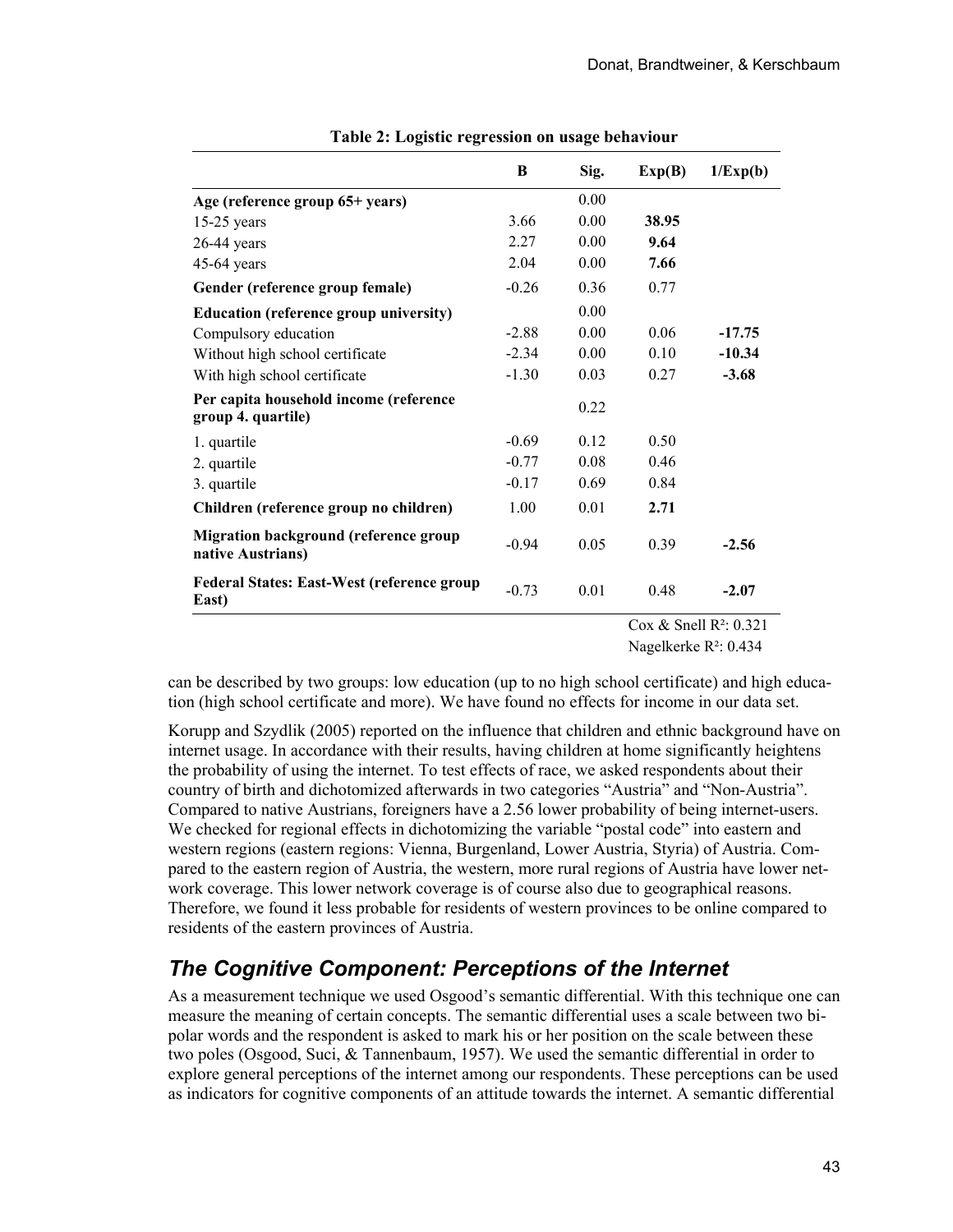allows attitudes to be conveyed in a very economical but meaningful way. Therefore, respondents had to rate the attitude object "internet" with nine pairs of polar attributes. We tried to use salient attributes that were investigated in our qualitative pre-study. Answers scaled from 1 "strongly agree" to 5 "strongly disagree". Comparing the means of users and non-users (Figure 2), we found a generally good evaluation of the internet with non-users' answers closer to negative attributes than users' answers. Concerning the attribute pairs "exhausting-relaxing" and "oldyoung" non-users score nearly the same. According to t-tests, all means differentiate significantly except the "old-young"-pair. The pairs "time-consuming–time-saving" and "exhausting–relaxing" differentiate only at  $p=0.05$ , all other significant pairs differentiate at  $p=0.01$ .



**Figure 2: Semantic differential comparing users and non-users** 

The attribute pair unsafe-safe shows users regard the internet neither as safe nor as unsafe. The evaluation of the users is "neutral". Non-users regard the internet as more unsafe than users but, as Figure 2 shows, even the non-users have no strong reservations concerning the safety of the internet. A similar picture occurs when we look whether age plays an important role in regarding the internet as safe or unsafe. The age group "under 30 years" regards the internet safer than the age group "older than 50 years", but we can just observe a minor difference between the two groups. Obviously the perceived safety of the internet can't be the main reason why egovernment and e-shopping are still quite unusual for nearly two-thirds of Austrian users.

Quite interesting differences were found when comparing age groups (Figure 3). For ease of visualization, we contrasted only two age groups: under 30 years and older than 50 years. Except for the attribute pair old–young, older respondents generally evaluated the internet in more negative terms. Especially attribute pairs concerning the perceived difficulty of the internet were rated more skeptically by older respondents.

From the findings of the two semantic differentials we can derive qualitative information on the real degree and context of attitudes relating to the evaluated group. If we remember the age structure of the internet users and non-users of our sample (see description at the beginning of the "Results" section) and compare the findings of the semantic differential to the real usage behavior, we can observe a very good fit. It is one of the strengths of the semantic differential to show whether a person's feeling towards an object is consistent with his or her behavior. The findings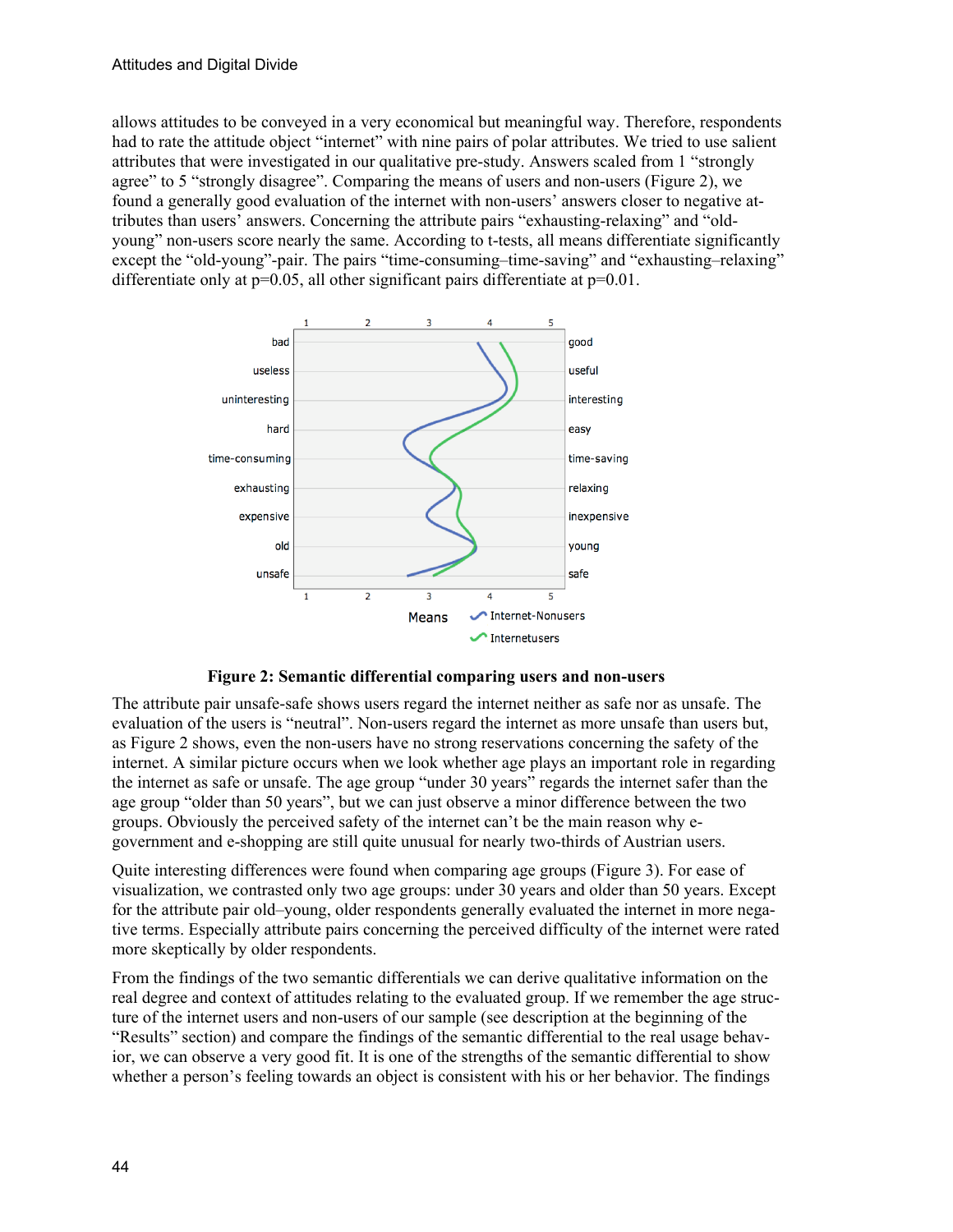

**Figure 3: Semantic differential comparing younger and older respondents**

in the next section, where we investigate the affective component (technophilia vs. technophobia) are consistent with these results.

In order to examine the structure of our semantic differential, we performed a factor analysis that yielded two distinct factors (Eigenvalue>1) with satisfactory amounts of explained variance (Table 3). The factors represent an evaluation of the internet on one hand and the perceived difficulty on the other hand. All other items did not show factor loadings above 0.5 and were therefore excluded from the analysis.

|                             | Usefulness         | Difficulty |
|-----------------------------|--------------------|------------|
|                             | $(45% \text{ of }$ | (21% of    |
|                             | explained          | explained  |
|                             | variance)          | variance)  |
| exhausting - relaxing       | 0.13               | 0.66       |
| difficult - simple          | 0.22               | 0.58       |
| uninteresting - interesting | 0.65               | 0.22       |
| useless - useful            | 0.70               | 0.17       |
| bad - good                  | 0.58               | 0.14       |

| Table 3: Factor structure of the semantic differential |  |
|--------------------------------------------------------|--|
|--------------------------------------------------------|--|

"Usefulness" consists of the attribute pairs "uninteresting-interesting", "useless-useful" and "badgood" and shows very basic cognitions about the internet. "Difficulty", including "exhaustingrelaxing" and "difficult-simple" addresses issues of too low literacy among our respondents.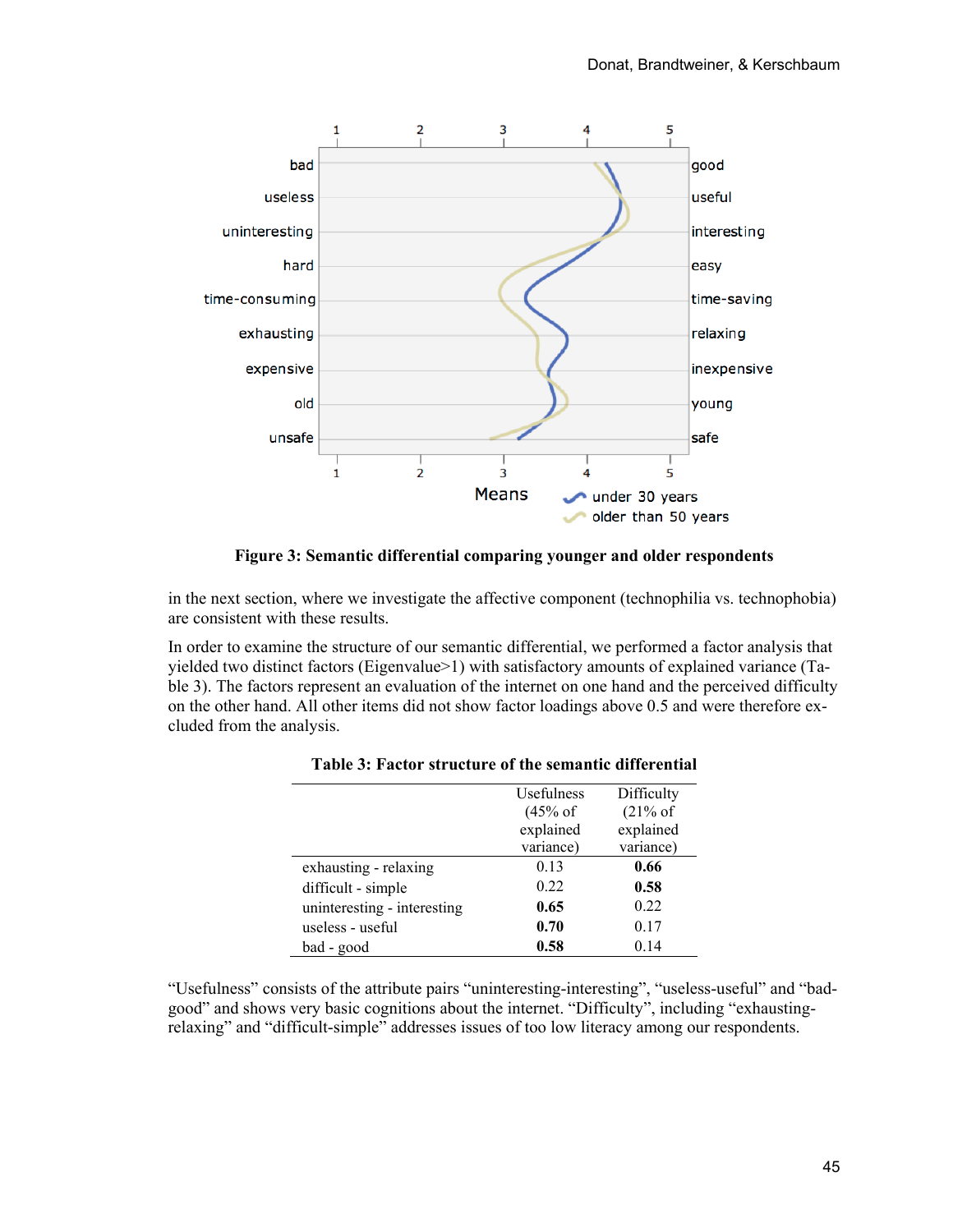### *Feelings towards New Technologies – The Affective Component*

Besides demographics and cognitive aspects, we were interested in the emotional component of the attitude towards the internet. Therefore, we applied a battery of items that should measure technophobia and vice versa interest for new techniques. To construct the item battery we used Sinkovics' (2006) Technophobia Scale as a guideline but also tried to include items which should address feelings of anomie and adherence to well-tried things. Our item battery includes both evaluative dimensions, positive feelings (e.g. technology optimism), and negative feelings (e.g. technology pessimism). We did not follow Sinkovics' scale in this point (unipolar composition of the scale) for two reasons. Firstly, we wanted to balance our items to construct a more neutral item battery. Secondly, we are aware of the fact that every survey is a kind of intervention in the field. Therefore, we also wanted to evoke positive feelings for technology in our respondents. Besides, this item battery came last in our questionnaire concerning attitude questions (before demographics), so we wanted to provide our respondents with the possibility to have at least a neutral end to these issues. The items followed after respondents had answered about 15 questions on their attitudes and internet usage behaviour, so that we can assume Halo-effects on these general questions about technique. We performed a factor analysis (principal axis, Varimax-Rotation) to see whether we had successfully reproduced the two hypothesized dimensions (Table 4).

|                                                                     | Technophilia<br>(33% of explained<br>variance) | Technophobia<br>$(27\%$ of explained<br>variance) |
|---------------------------------------------------------------------|------------------------------------------------|---------------------------------------------------|
| I'm afraid of technical things.                                     | $-0.18$                                        | 0.50                                              |
| I always rely on well-tried things in my life.                      | $-0.03$                                        | 0.53                                              |
| It's just fun to try new things.                                    | 0.75                                           | $-0.19$                                           |
| Technology makes life easier.                                       | 0.55                                           | 0.06                                              |
| Today everything changes so fast<br>that I can't get along with it. | 0.08                                           | 0.60                                              |

#### **Table 4: Factor analysis of affective components**

We found two distinct factors (Eigenvalue >1), which can be described as "Technophilia" and "Technophobia," with satisfactory factor loadings above 0.5 and very small, even negative, crossloadings. Again, the amount of explained variance is quite satisfactory at 60%. In the next step, we wanted to test whether users and non-users differentiated between these two attitude patterns. Because of normal distribution of the scale means, we computed t-tests in order to give some basic information about variation in the different groups. Non-users differentiate significantly from users in their scoring on the two scales. Education fosters computer literacy and leads to enlightenment and, thus, to a more open view towards new things: in our case, new technology. Therefore, we hypothesized that the higher the level of education, the more technophile our respondents would be. Secondly, we tested for age effects, assuming that technophobia would increase with increasing age of our respondents. We used Bonferroni Adjustment, due to the fact that Alphaerror cumulates when computing several paired comparisons. Bonferroni Adjustment adjusts the Alpha-level downwards, to consider chance capitalization in computing a coefficient of the global error rate divided by the number of tests. Means generally increased in the hypothesized direction, i.e. significant differences in age and education means concerning technophobia and technophilia except for technophilia concerning education (Table 5).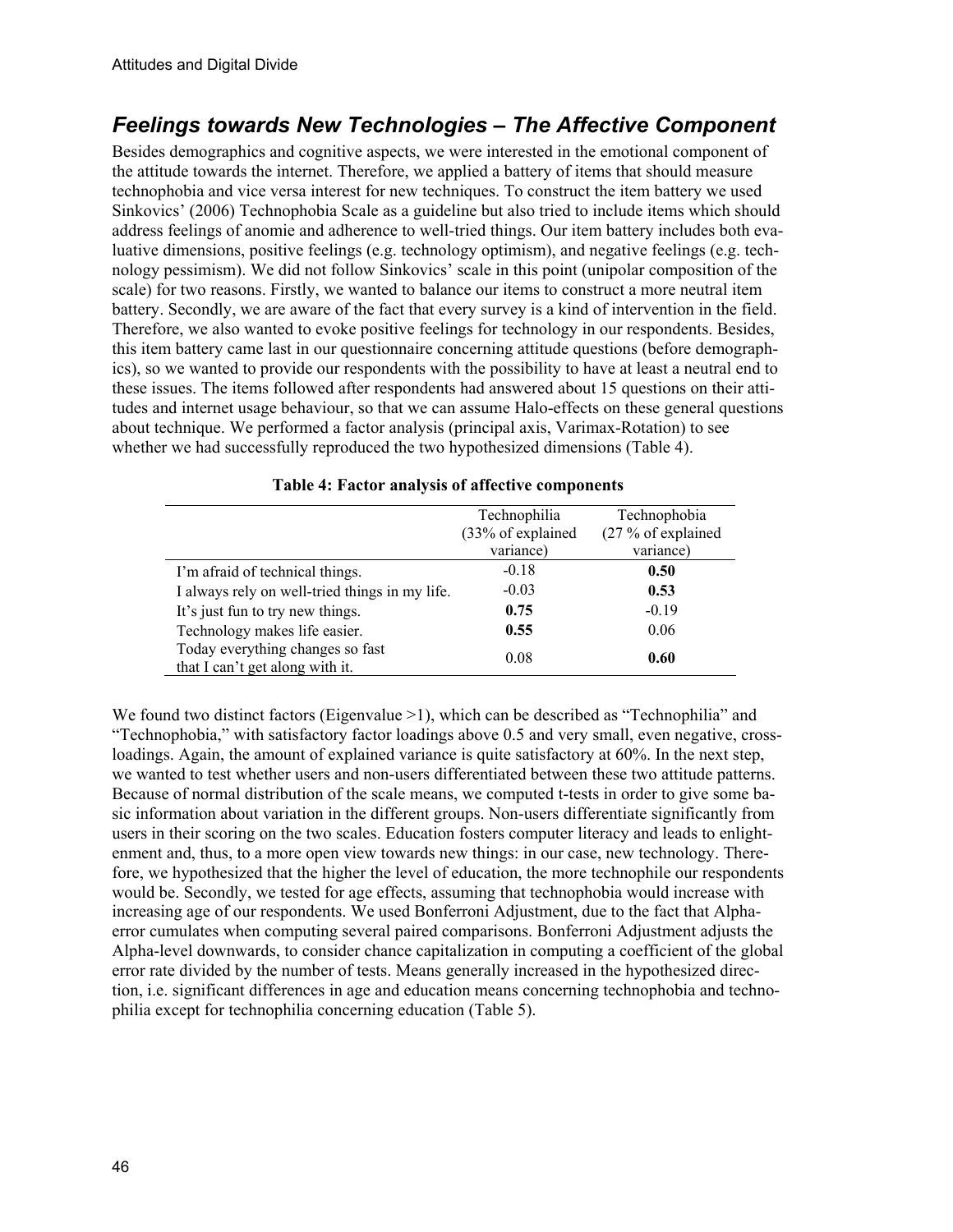|                                 | Technophilia<br>(means)                 | Technophobia<br>(means) |
|---------------------------------|-----------------------------------------|-------------------------|
| Non-Users                       | $2.04**$                                | $2.68**$                |
| Reference group: Users          | 1.83                                    | 3.16                    |
|                                 |                                         |                         |
| $15-25$ years                   | $1.56**$                                | $3.44**$                |
| $26-44$ years                   | 1.85**                                  | $3.20**$                |
| $45-64$ years                   | 1.94**                                  | 2.78                    |
| Reference group: 65+ years      | 2.16                                    | 2.72                    |
|                                 |                                         |                         |
| Compulsory education            | 2.01                                    | $2.88**$                |
| Without high school certificate | 1.92                                    | $2.83**$                |
| With high school certificate    | 1.90                                    | $3.02**$                |
| Reference group: university     | 1.83                                    | 3.39                    |
|                                 | $1 =$ scoring high to $5 =$ scoring low |                         |

**Table 5: Means on technophobia and technophilia items by age and education** 

1=scoring high to 5=scoring low \*\*p=0.01 significant

Our results are in accordance with previous studies and indicate the importance positive feelings have in differentiating between users and non-users. Levine and Donitsa-Schmidt (1998) also emphasize the importance of a positive, fearless attitude as a precondition to get more people online, and DiMaggio et al. (2001) report that long-term users have specific personality traits that can be described as a kind of general openness or inquisitiveness, which may in turn lead to more positive feelings towards new technologies.

### *The Conative Component: Behavioural Intentions and Barriers*

Ajzen (1993) suggests measuring the conative component of attitudes through questions about behavioural intentions. Besides this rather hypothetical question, we also concentrated on perceived barriers which might influence concrete, current behaviour.

Only 9.5% of the non-users are planning to get internet access at home during the next two years. We used a time frame of two years as a reference point in order to simplify this hypothetical question for our respondents, and, in formulating the question, we tried to remain as clear and close as possible to the behaviour we were interested in (getting internet access). What barriers prevent people from getting online? To get a satisfactory answer to this question we developed a battery of items that should measure perceived barriers. The listed items are those mentioned by respondents in qualitative interviews conducted in the explorative phase of our study. To measure the importance of the items we used a Likert Scale (Likert, 1932). The Likert Scale is a psychometric scale that is commonly used in survey research (Diekmann, 2007). The items are simply statements that the respondent is asked to evaluate. When responding to the items the respondents express their level of agreement or disagreement to the statements. We used a five point Likert Scale (five ordered response levels) reaching from "strongly disagree" via a neutral statement ("neither agree or disagree") to "strongly agree".

Most non-users say that it would be too laborious for them to get online (installing a connection, learning to use a PC and internet, etc.) and that they did not know how to use a computer (Table 6). There also seems to be no perceived benefit in using the internet. Costs, although ranking only in sixth place, are still an argument for about every third respondent not to get online, and 31.4% of the non-users still did not know what the internet really is. From our point of view, this fact points to a very problematic barrier for non-users. As Katz and Rice (2002) formulated, "*Good*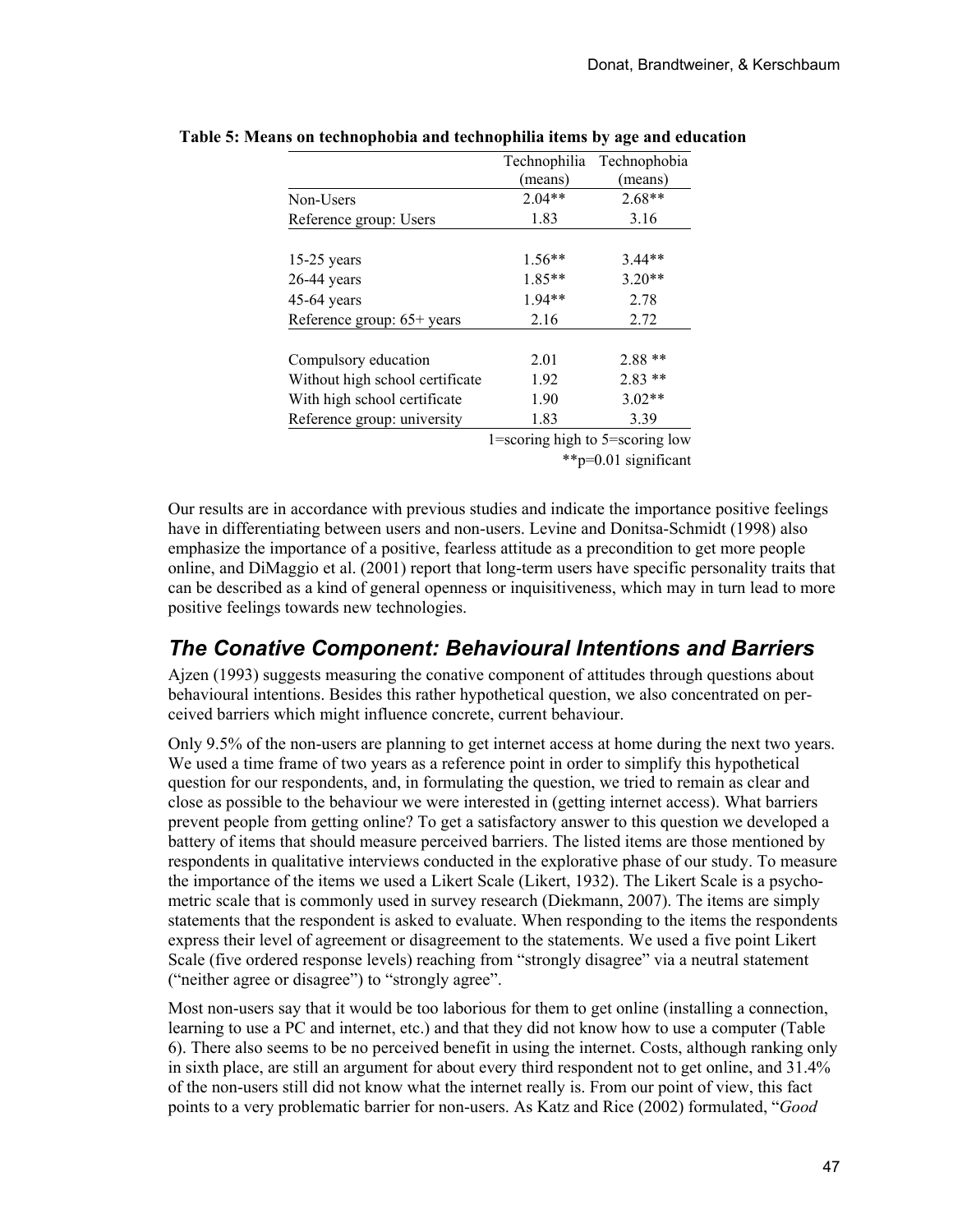*intentions and well-meaning efforts are only part of the equation. What we call the 'other digital divide' is awareness. Awareness is not simply hearing a word or a name. It also means being aware of what the internet can do to serve one's own ends*." In this sense, awareness becomes a very urgent field for practitioners to bring more people to the net.

|                                  | $\frac{0}{0}$ |
|----------------------------------|---------------|
| Too laborious (to learn)         | 61.4          |
| Don't know how to use a computer | 52.9          |
| Not interested                   | 52.3          |
| Not useful                       | 42.5          |
| No time                          | 37.3          |
| Too expensive                    | 34.6          |
| Don't know what the internet is  | 31.4          |
|                                  | $N=153$       |

**Table 6: Barriers hindering use of the internet** 

Besides competence issues, the category "not interested" is for more than fifty percent of the nonusers the main reason not to use the internet. This means not only that people simply do not want to get in touch with ICTs but also that there is no real pressure to do so, i.e. the non-users can obviously find all important information via alternative channels. This might be one of the main reasons why the digital divide has not disappeared in Austria 2007. Our research has shown that the barriers for using the Internet are manifold but so are the reasons why people use the Internet. Reasons for using the internet – for instance - may be to find general information about a subject and get access to special information that is not easily available elsewhere, to correspond with friends living abroad (email), to find software, to do some shopping or banking, to learn, to discuss with other people interesting topics, or to simply have fun. This numeration is generic and does not claim to be complete. It just points out what the internet is good for and what benefits some people may derive from being online. Interesting in this context is why so many people regard the internet as "not useful" (according to our data 42.5%) or as not useful enough that the disadvantages of getting familiar with it outweigh the advantages of being online. Obviously the non-users see no need for getting in touch with the internet and related technologies because the traditional ways, i.e. the ways they are used to (traditional media, like radio, television, news papers, and offices of government agencies (with satisfying opening hours) as well as "real world" retail shops), still exist and still function very well. According to our research we assume that elderly people especially think that the benefits of using the internet would not equalize the cost and expenditure of getting familiar with these new technologies.

We performed a factor analysis (principal axis factoring, Varimax-Rotation) to bundle the different barriers in two factors (Eigenvalue>1) that can be named "latent barriers" and "manifest barriers" (Table 7). Latent barriers are the perceived uselessness of the internet and no interest in the internet. Lack of computer literacy, lack of awareness and costs can be summarized as a factor "manifest barriers".

According to these results, we can formulate a need to work on manifest barriers to get more people online and to communicate the use the internet could have for potential users (latent barriers). As Stanley (2003) reported in her qualitative study, two out of five of her respondents did not see computer literacy as a means to an economically, socially or informationally enriched future. Communicating the benefits of the internet should be an important issue for intervention programs. Furthermore, Stanley (2003) hypothesizes that these attitudes are rather more superficial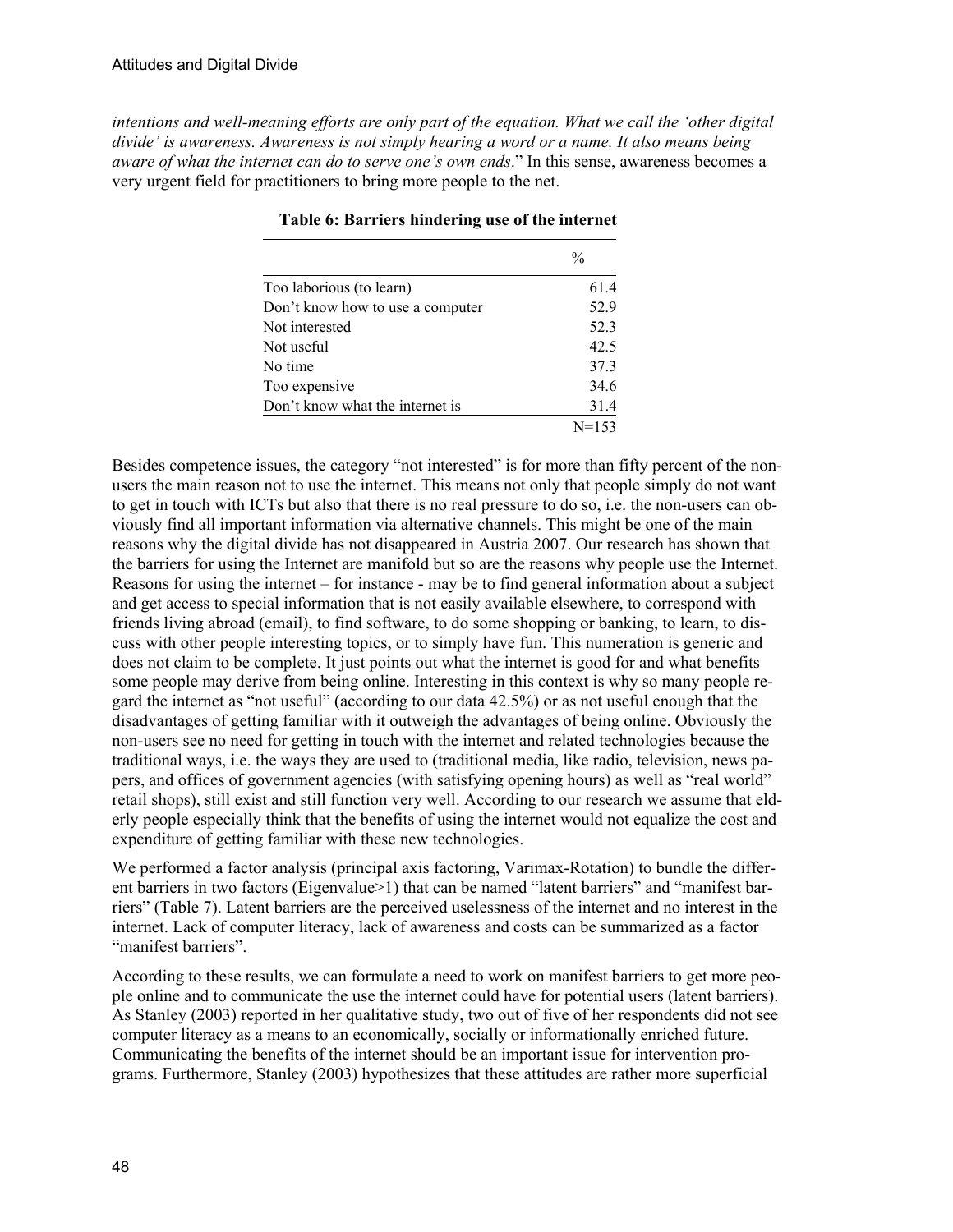|                                  | latent barriers               | manifest barriers |
|----------------------------------|-------------------------------|-------------------|
|                                  | $(41\% \text{ of explained})$ | (15% of explained |
|                                  | variance)                     | variance)         |
| No time                          | 0.05                          | 0.30              |
| Too expensive                    | 0.10                          | 0.62              |
| Don't know what the internet is  | 0.31                          | 0.50              |
| Don't know how to use a computer | 0.37                          | 0.60              |
| Not useful                       | 0.63                          | 0.25              |
| Not interested                   | 0.87                          | 0.13              |
| Too laborious (to learn)         | 0.39                          | 0.47              |

#### **Table 7: Factor analysis of barriers**

than elaborated considerations of the advantages and disadvantages, so that there is a need to invest in basic enlightenment.

### *Summary: The Key Findings*

61% of the respondents currently use the internet. Most users (82%) use the internet at home and about two thirds are daily users. Mobile wireless usage of the internet is still at its beginnings with 11% of the users reporting use of this kind of access. Main activities on the internet are email, research, and communication with friends and family. Although we found quite a large proportion of "onliners", there are still 39% who do not use the internet. About 2% of our respondents can be described as "drop-outs" who had used the internet but are currently off-line. Besides having no computer and/or no internet access at home, computer literacy is one of the main barriers preventing non-users from getting online.

• We found a strong effect of age on internet usage.

Using people with an age of  $65+$  as reference group, we found out that people between 15 and 25 have an almost 39 times higher probability of being internet users. For persons in the age group between 26 and 44 it is almost 10 times higher, and even for people in the age group 45-64 it is 7.66 times higher.

- We found neither effects of gender nor of income on internet usage in our data set.
- We identified a very strong influence of "education" on internet usage. Respondents with only compulsory education have a 17.75 times lower probability of being internet users than respondents with a university degree.
- Having children at home heightens the probability of being an internet user by the factor 2.71.
- Foreigners (country of birth is not Austria) have a 2.56 lower probability of being internetusers than native Austrians.
- Compared to the eastern region of Austria, the western, more rural regions of Austria have lower internet usage rates.

As discussed above, attitudes play an important role in adoption and in learning how to use ICTs. Besides analyzing demographic characteristics of users and non-users we want to focus on the question of attitudes. We regard attitudes as multidimensional constructs in the sense that they include three components: a cognitive, an affective (emotional), and a conative (behavioural) component. The cognitive component includes perceptions and knowledge of the attitude object, typically represented via stereotypes. The affective component represents feelings towards the attitude object, and the conative component addresses questions of reacting towards the attitude object.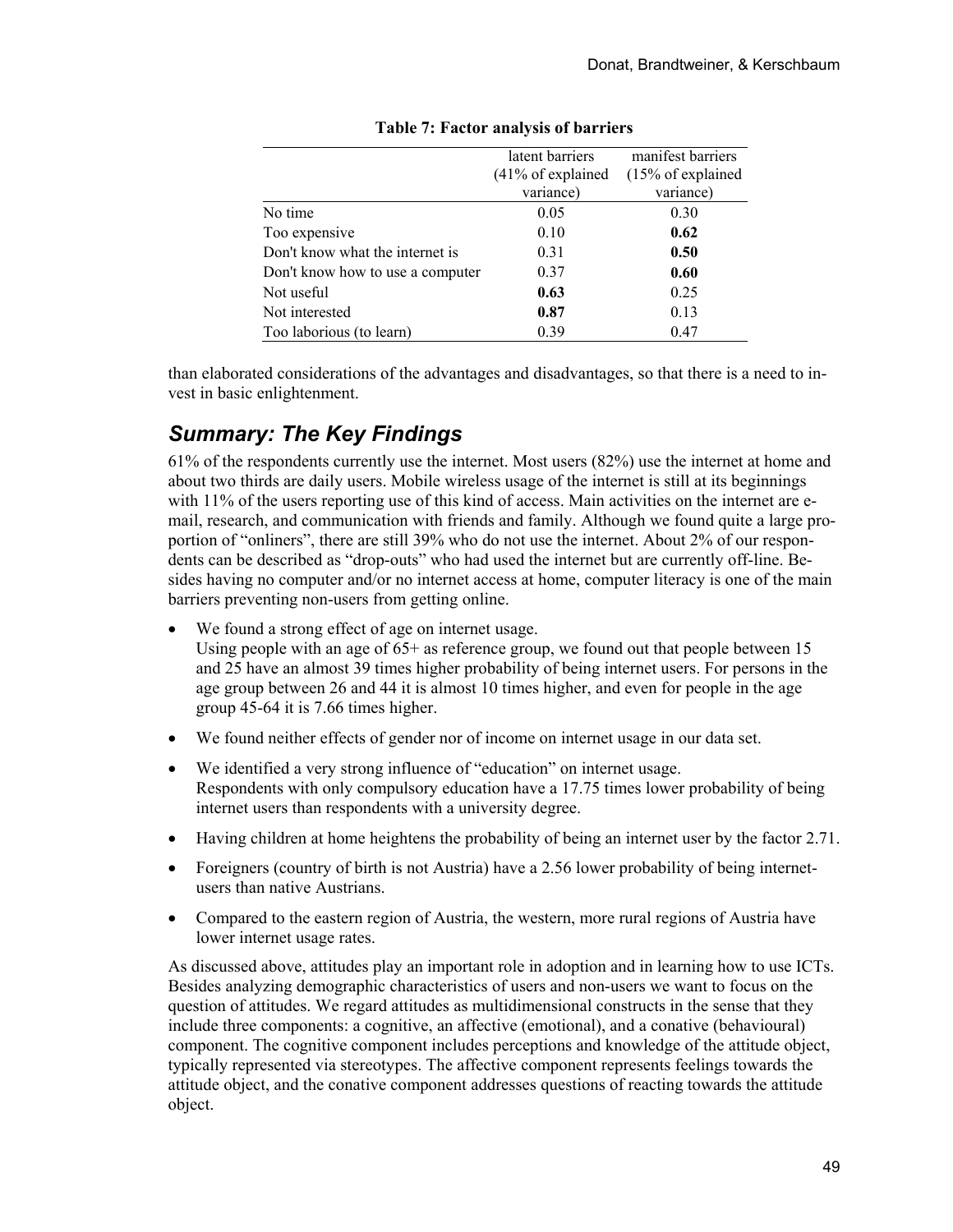Cognitive component

We used a semantic differential to explore general perceptions of the internet among our respondents. Generally older respondents evaluated the internet in more negative terms. The factor analysis we performed, in order to examine the structure of the semantic differential, yielded two different factors: "usefulness" and "difficulty". The factors represent an evaluation of the internet, on one hand, and the perceived difficulty, on the other hand.

• Affective component

Besides demographics and cognitive aspects, we were interested in the emotional component of the attitude towards the internet. Therefore we applied a battery of items that should measure technophobia and vice versa interest for new techniques. We found two distinct factors which can be described as "Technophilia" and "Technophobia" We found out that non-users differentiate significantly from users in their scoring on the two scales (users are much more technophile). Additional findings are: The higher the level of education, the more technophile is the person; Technophobia increases with increasing age of our respondents.

• Conative component

Only 9.5% of the non-users are planning to get internet access at home during the next two years. Besides this rather hypothetical question, we also concentrated on perceived barriers which might influence concrete, current behavior. We performed a factor analysis to bundle the different barriers in two factors that can be named "latent barriers" and "manifest barriers" (Table 7). Latent barriers are the perceived uselessness of the internet and no interest in the internet. Manifest barriers are lack of computer literacy, lack of awareness, and costs.

It is interesting to put these findings into a wider context, therefore we give a brief overview of the findings of the *Special Eurobarometer 293* (European Commission, 2008). The Eurobarometer survey was carried out in November and December 2007 and the interviews were conducted in all 27 member states of the European Union; 26,730 EU citizens were interviewed. According to the Special Eurobarometer 293, the average internet penetration rate within the EU in 2007 was 42%. The range reaches from penetration rates up to 80% (Netherlands) down to Bulgaria with 14%. In all countries the penetration rates in urban regions are higher than in rural regions, and the larger the household the higher is the probability of having internet access. The findings of this survey show that half of European households do not have internet access. The major reason is lack of interest; 45%of the respondents who do not have internet access gave this reason. Cost related reasons were also mentioned by a relatively high proportion of the respondents (for 13% the cost of buying the hardware is too high, and for 12% the monthly subscription cost is too high), and 8% do not know what the internet is. Only 9% of the non users are planning to get internet access during the next six months.

If we contrast the Eurobarometer findings with ours we can observe some congruities between Austria and the EU as a whole: households in urban regions are more likely to have internet access, large households (in our survey households with children) are more likely to have internet access than smaller ones. Also, some barriers for internet usage are identified by our study as well as by the Eurobarometer, i.e. lack of interest, cost related reasons, and lack of knowledge about exactly what the internet is. The proportion of non-users who intend to get internet access in the near future is low in both studies (Eurobarometer 9%, our survey 9.5%).

## **Conclusions**

The data presented in the paper shows that about two thirds of the respondents are internet users and one third are non-users (see Figure 1); the digital divide has not disappeared in Austria 2007. Internet usage stills depends mainly on the user's age but also on education, region, and migration background. According to these results it can be hoped that the digital divide is a phenomenon of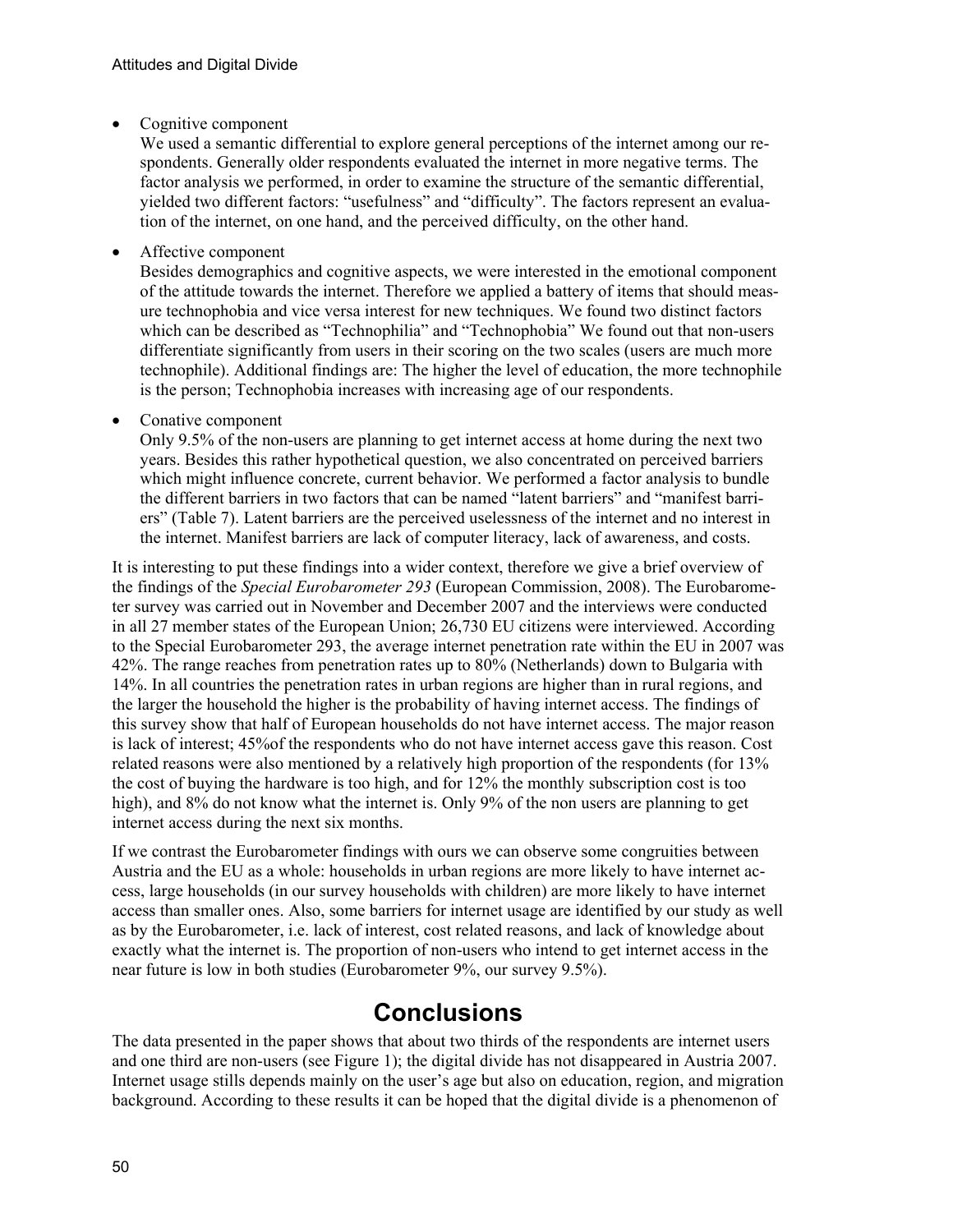cohorts, but on the other hand especially effects of education are worrisome (Castells, 2001; Taylor, Zhu, Dekkers, & Marshall, 2003). Although it can be assumed that the digital divide will close further according to benchmarks like "access to the internet", it has to be assumed that differences in skills and sophistication of usage will persist (Donat, 2008). Therefore the meaning of education and educational programs must not be underestimated in this context (Butler, 2002). Education has the power to reshape attitudes in general and therefore also towards ICTs.

The analysis done in this paper shows that, besides objective, rather easy to tackle factors, attitudes play an important role. While cognitions can be rather concrete and attributes or stereotypes are easy to imagine for the respondents, emotions are comparatively more diffuse and harder to change. Perceived usefulness is still a striking argument for usage of this new media, as pointed out also by Smith (2008). Kabbar and Crump (2006) report that respondents with migration background perceived relative advantages of the internet, such as saving costs when communicating with family and friends overseas.

The role of the social environment has to be especially emphasized in the context of attitude change and persuasion. Salient reference groups serve as mulitplicators towards attitude change and, subsequently, to behavioural change. Positive attitudes, like perceived ease of usage, perceived usefulness, and the opinion that the internet is a "good thing," in general are not selfemergent. If our friends tell us that the internet is a good, useful, and time-saving thing we are more inclined to give it a try. This fact has been known ever since attitude theory was developed (first Hovland & Weiss, 1951; then Beninnghaus, 1976). The credibility of our friends and family is most important in decision-making situations. And we learn our behaviour even more in our families, which means if internet usage is natural for our parents we are also likely to adopt it (Donat, 2008).

Our paper discussed new ways to measure attitudes towards the internet and new technologies. Our measures are based on attitude theory and former studies; nevertheless, "*we recognize that other measures exist that may provide equally valuable information of a different sort and depth*" (Karsten & Roth, 1998). In comparison to other studies, we tried to focus our questions on concrete, current, and individual behaviour. We tried to distinguish attitudes concerning general effects internet usage might have on society from attitudes that concern one's own personal behaviour. Jackson et.al. (2003) used rather general statements to measure attitudes towards the internet, like "Using the internet helps children to do better in school" or "To participate in our society you need to use the internet." In our opinion, internet usage can only be predicted when asking about personal attitudes towards internet usage and expected outcomes for one's own life.

In general, our analysis showed a good evaluation of the attitude object "internet" in the Austrian population 2007. Besides this positive finding, we found significant differences between users and non-users and the various education and age groups concerning their attitudes towards the internet. Although the influence of demographics on usage behaviour is still remarkably high, future research should not forget about the effects of attitudes. Even when the initial obstacle of getting online has been overcome, attitudes can strongly influence people's willingness to learn more about the internet and become experienced users. This relation already addresses questions of the so-called "second order digital divide".

Besides non-users' general cognition that the internet is simply not useful to one's life, the influence of emotions and feelings towards the internet should not be underestimated. Cognitions and barriers (though also subjectively perceived) can be addressed in a rather rational way. Negative feelings that might hinder the acceptance of new technologies are much harder to overcome. Stanley (2003) hypothesizes that monetary cost as a primary barrier to ownership of an internet access obscures a more complex relationship between economics and attitudes. The persuasive influence of social reference groups like family and friends as highly credible and salient sources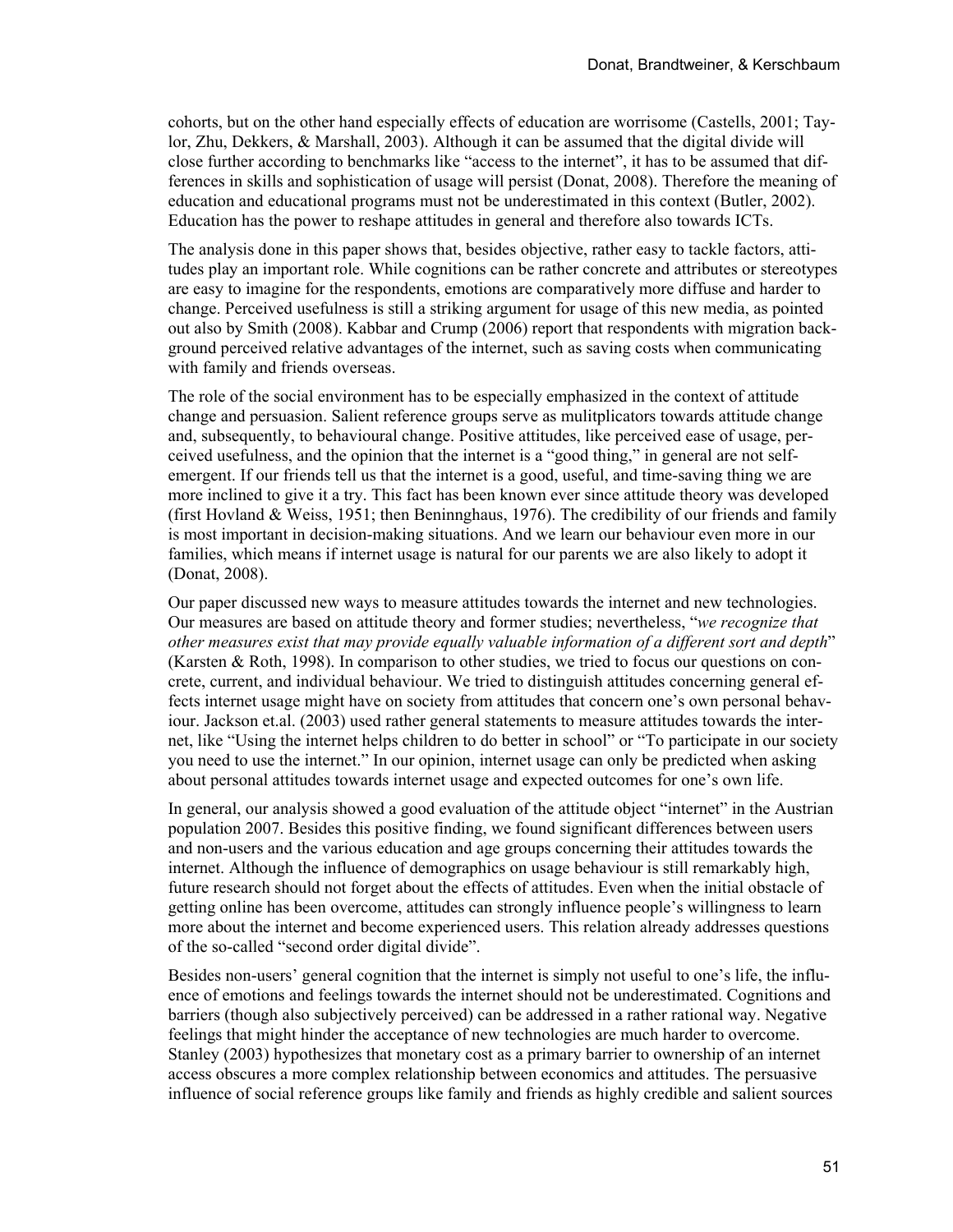has to be emphasized in the context of attitude change. Despite issues of attitude change, we have to deal with problems of social desirability when measuring the affective component of attitudes towards internet and computers.

Therefore recommendations for intervention programs on the basis of our results can be made as follows:

- Our results clearly show effects of sociostructural variables although the percentage of users is growing, intervention programs still have to focus on deprived groups (elderly, low educated, low income, migration background, etc.)
- Despite recognizing "objective" barriers (access, literacy) attitudes play a major role in keeping people away from the net
- The affective component is especially hard to tackle using rational arguments; therefore, one should emphasise the important role of multiplicators and reference groups in convincing people of the value the internet can have for their lives

Our measurement instruments performed well in differentiating between users and non-users and can be seen as first attempts to open up the discussion for new ways of operationalization. The importance of using representative samples cannot be overemphasized when making conclusions about a society's population as a whole. Besides, researchers should not ignore questions of nonawareness and negative attitude, albeit they point to an unpleasant truth. Cognitive pretests could also give some useful hints on the quality of measurement (Prüfer  $\&$  Rexroth, 2005). In another step, the influence of the three attitude components on the dependent variable internet usage should be compared with a structural equation model (Davis, Bagozzi, & Warshaw 1989; Levine & Donitsa-Schmidt, 1998).

There are still many questions to be answered by future research, especially the topic of nonusers' reasons for not getting online. Standardized surveys are not the best way to address issues that require why-questions. Clearly, more qualitative studies have to be made to get a deeper understanding of non-users' feelings towards the internet (Stanley, 2003). Furthermore, it has to emphasized that non-users should not be seen as a completely homogenous group. Standardized surveys can help to gain a first impression of the group of non-users and their attitude patterns, but again qualitative research as an antecedence or a follow-up can substantially increase knowledge about this group. La Piere (1934/1967), a pioneer on quantitative and qualitative attitude research, once formulated clearly the shortcomings and advantages of both methods:

"*The questionnaire is cheap, easy, and mechanical. The study of human behaviour is time-consuming, intellectually fatiguing, and depends for its success upon the ability of the investigator. The former method gives quantitative results, the latter mainly qualitative. Quantitative measurements are quantitatively accurate; qualitative evaluations are always subject to the errors of human judgement. Yet it would seem far more worthwhile to make a shrewd guess regarding that which is essential than to accurately measure that which is likely to prove quite irrelevant*."

### *Further Research*

In the next steps of our research we have taken a closer look on the competence dimension of internet usage, especially on the ways of competence acquisition. We have developed a twodimensional concept of e-literacy, consisting of basic skills like e-competence (technical use of a computer and the internet) and advanced skills like media competence (which addresses the more cognitive skills of the respondent). This two-dimensional approach can be seen as a useful heuristic in structuring empirical analysis, but also as a reflection of sociopolitical reality (manuscript currently under review). Additionally we have completed the data collection phase of a research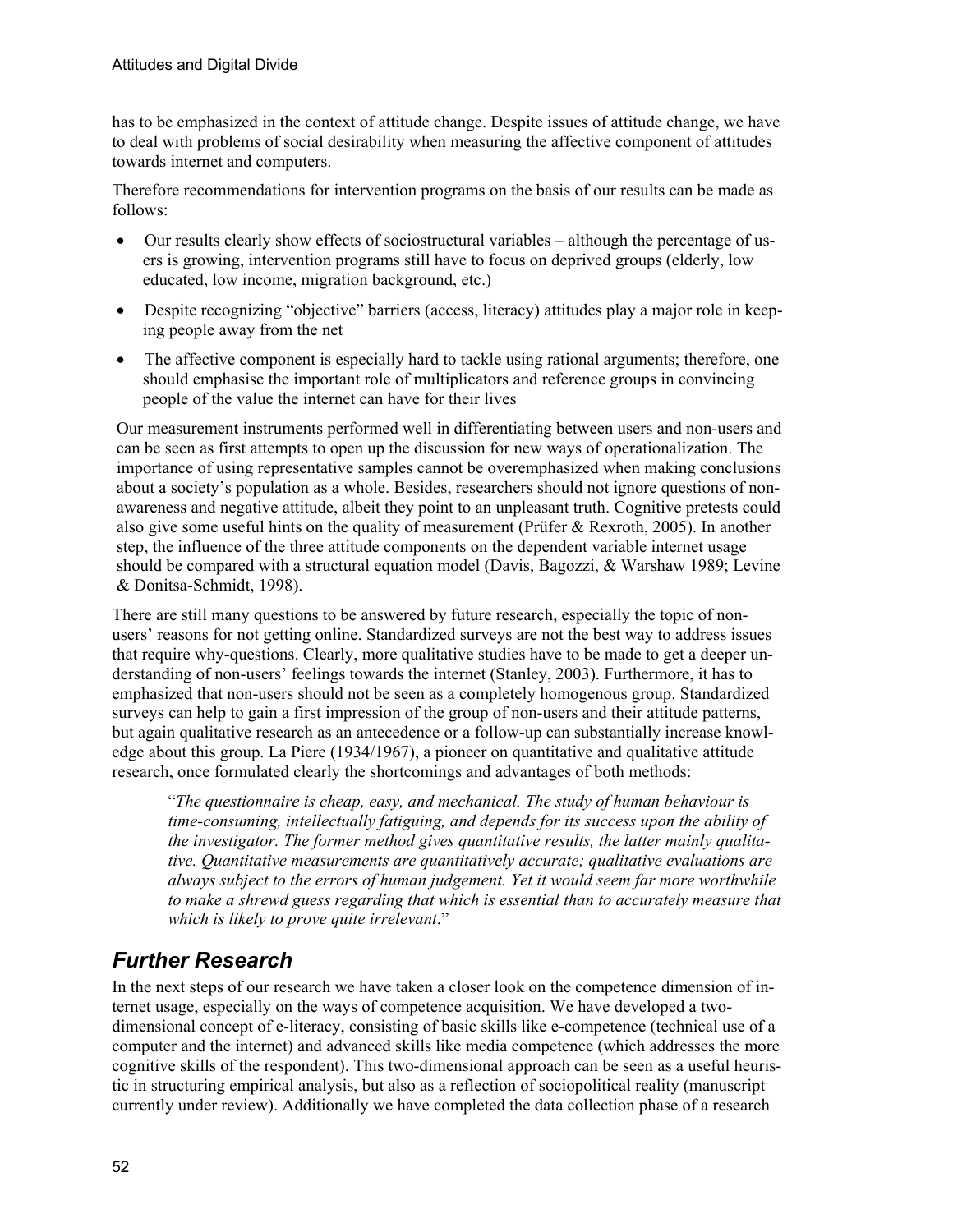project that focuses on different ways of media competence generation within organizations and how the social and professional environment influences the learning processes of the employees (e.g. role of colleagues, formal trainings, and family members). Furthermore, we want to find out why people do or do not want to use the internet in their non-work activities, and also how their work activities influence their use or non-use of the internet at home.

In our current and previous research we followed the basic assumption that the Internet is and will be the most important source of information for everyone in modern, well-developed societies. Our research has shown that non-use of the Internet is not always due to lack of access but due to lack of competence and negative attitudes towards ICTs (Brandtweiner & Donat, 2007; Brandtweiner, Kerschbaum, & Donat, 2008; Donat, Brandtweiner, & Kerschbaum, 2007; Kerschbaum, Donat, & Brandtweiner, 2007). Due to the findings of our research we think that it is worth investigating whether certain groups prefer other channels of getting informed, not because of lack of access, competence, or negative attitudes towards technology, but because of the characteristics of the Internet (e.g. disclosure of personal information), i.e. the existence of formal and logical reasons to use other information sources for certain purposes. Special attention will be given to considerations about whether information accessible on the internet is accessible elsewhere without difficulties. Therefore, we have the intention to conduct a study that focuses on the analysis of who the most important target groups for Internet usage are and which groups have good reasons not to use the internet. The research will be conducted as a qualitative study by using a grounded theory approach.

### **References**

- AIM. (2007). Integral Market Research. *Austrian Internet Monitor*. Retrieved from http://www.integral.co.at/AIM/ueberblick.shtml
- Ajzen, I. (1993). Attitude theory and the attitude-behaviour relation. In D. Krebs & P. Schmidt (Eds.), *New directions in attitude measurement*. Berlin, New York: De Gruyter.
- Anderson, R., Bikson, T., Law, S., & Mitchell, B. (1995). *Universal access to e-mail: Feasibility and social implications.* Santa Monica, CA: RAND.
- Benninghaus, H. (1976). *Ergebnisse und perspektiven der einstellungs-verhaltens-forschung (Results and perspectives of attitude and behavioral research)*. Verlag Anton Hain, Meisenheim am Glan.
- Boyd, E. C. (2002). Introduction to the special series on the digital divide. *Informing Science: the International Journal of an Emerging Transdiscipline, 5*(3), 113-114. Retrieved from <http://inform.nu/Articles/Vol5/v5n3p113-114.pdf>
- Brandtweiner, R., & Donat, E. (2007). *The digital divide: Any reason for enthusiasm. The case of Austria*, In *Proceedings of 20th Bled Conference. eMergence: Merging and Emerging Technologies, Processes and Institutions*, June 4-6, 2007.
- Brandtweiner, R., Kerschbaum, J., & Donat, E. (2008). ACM: A new index to measure the digital divide. *International Journal of Electronic Business*, *6*(6), 590–610.
- Burkett, W. H., Compton, D. M., & Burkett G. G. (2001). An examination of computer attitudes, anxieties, and aversions among diverse college populations: Issues central to understanding information sciences in the new millennium. *Informing Science: the International Journal of an Emerging Transdiscipline*, *4*(3), 77-85. Retrieved from<http://inform.nu/Articles/Vol4/v4n3077-085.pdf>
- Capgemini. (2006). *Online availability of public services: How is Europe progressing? Web Based Survey on electronic public services. Report of the 6th Measurement, June 2006*. Retrieved from [http://ec.europa.eu/information\\_society/eeurope/i2010/docs/benchmarking/online\\_availability\\_2006.p](http://ec.europa.eu/information_society/eeurope/i2010/docs/benchmarking/online_availability_2006.pdf) [df](http://ec.europa.eu/information_society/eeurope/i2010/docs/benchmarking/online_availability_2006.pdf)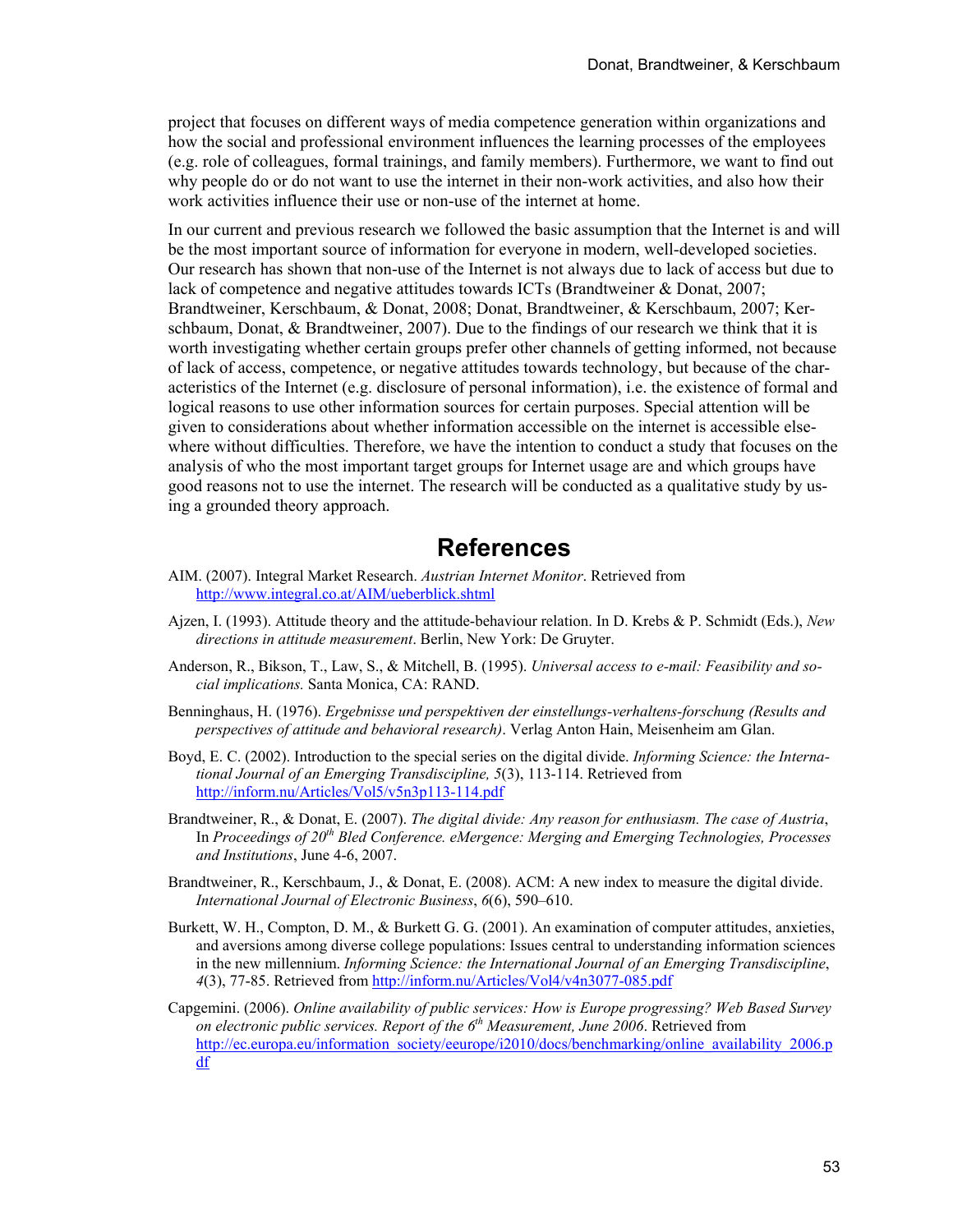- Butler, T. (2002). Bridging the digital divide through educational initiatives: Problems and solutions. *Informing Science: the International Journal of an Emerging Transdiscipline*, *5*(3), 133-144. Retrieved from <http://inform.nu/Articles/Vol5/v5n3p133-144.pdf>
- Carveth, R., & Kretchmer, S. B. (2002). Policy options to combat the digital divide in Western Europe, *Informing Science: the International Journal of an Emerging Transdiscipline*, *5*(3), 115-123. Retrieved from <http://inform.nu/Articles/Vol5/v5n3p115-123.pdf>
- Castells, M. (2001). *Die internet-galaxie (The internet galaxy).* Heidelberg, Berlin: VS Verlag
- Compton, D., Burkett, W. H., & Burkett, G. G. (2002). The prediction of perceived level of computer knowledge: The role of participant characteristics and aversion toward computers. *Informing Science: the International Journal of an Emerging Transdiscipline*, *5*(4), 219-224. Retrieved from <http://inform.nu/Articles/Vol5/v5n4p219-224.pdf>
- Davis, F., Bagozzi, R., & Warshaw, P. (1989). User acceptance of computer technology: A comparison of two theoretical models. *Management Science*, *35*(8), 982-1002.
- Dewan, S., & Riggins, F. (2005). The digital divide: Current and future research directions. *Journal of the Association for Information Systems*, *6*(12), 298-337.
- Diekmann, A. (2007). Empirische sozialforschung. Grundlagen, methoden, anwendungen (Empirical social research. Principles, methods, and applications). Reinbek bei Hamburg: Rowolth Verlag.
- DiMaggio, P., Hargittai, E., Neuman, W. R., & Robinson, J. (2001). Social implications of the Internet. *Annual Review of Sociology*, *27*, 307-336.
- Donat, E. (2008). *Determinants of internet usage An in-depth analysis of the digital divide.* Hamburg: Verlag Dr. Kovac.
- Donat, E., Brandtweiner, R., & Kerschbaum, J. (2007). Attitudes as predictors for internet usage: A tripartite model of attitude measurement. In *Proceedings of the Computer Science and IT Education Conference: CSITEd*, November 16-18, 2007. Retrieved from<http://csited.org/2007/18DonaCSITEd.pdf>
- European Commission. (2008). *Special Eurobarometer 293. E-communications household survey.* Retrieved from http://ec.europa.eu/public\_opinion/archives/ebs/ebs/293\_full\_en.pdf
- Fazio, R. (1990). Multiple processes by which attitudes guide behavior: The MODE model as an integrative framework. *Advances in Experimental and Social Psychology*, *23*, 75-109.
- Gehrke, G. (2004), Zwischen Teilung und Integration (Between separation and integration). In G. Gehrke (Ed.), *Digitale teilung – digitale integration (Digital separation – digital integration)* (pp. 31-45). München: Marl.
- Hargittai, E. (2002). Second-level digital divide: Differences in people's online skills. *Firstmonday*, *7*(4).
- Hargittai, E. (2003), Informed web surfing: The social context of user sophistication. In P. Howard & S. Jones (Ed.), *Society online: The Internet in context* (pp. 257-274). Sage Publications.
- Hovland, C., & Weiss, W. (1951). The influence of source credibility on communication effectiveness. *Public Opinion Quarterly. 15*, 635-650.
- Jackson, L., Ervin, K., Gardner, P., & Schmitt, N. (2001). Gender and Internet: Women communicating and men searching. *Sex Roles*, *44*(5/6), 363-379.
- Jackson, L., von Eye, A., Barbatsis, G., Biocca, F., Zhao, Y., & Fitzgerald, H. (2003). Internet attitudes and Internet use: Some surprising findings from the HomeNetToo Project. *International Journal of Human Computer Studies, 59*, 355-382.
- Kabbar, E. F., & Crump, B. J. (2006). The factors that influence adoption of ICTs by recent refugee immigrants to New Zealand. *Informing Science: the International Journal of an Emerging Transdiscipline*, *9*, 111-121. Retrieved from <http://inform.nu/Articles/Vol9/v9p111-121Kabbar76.pdf>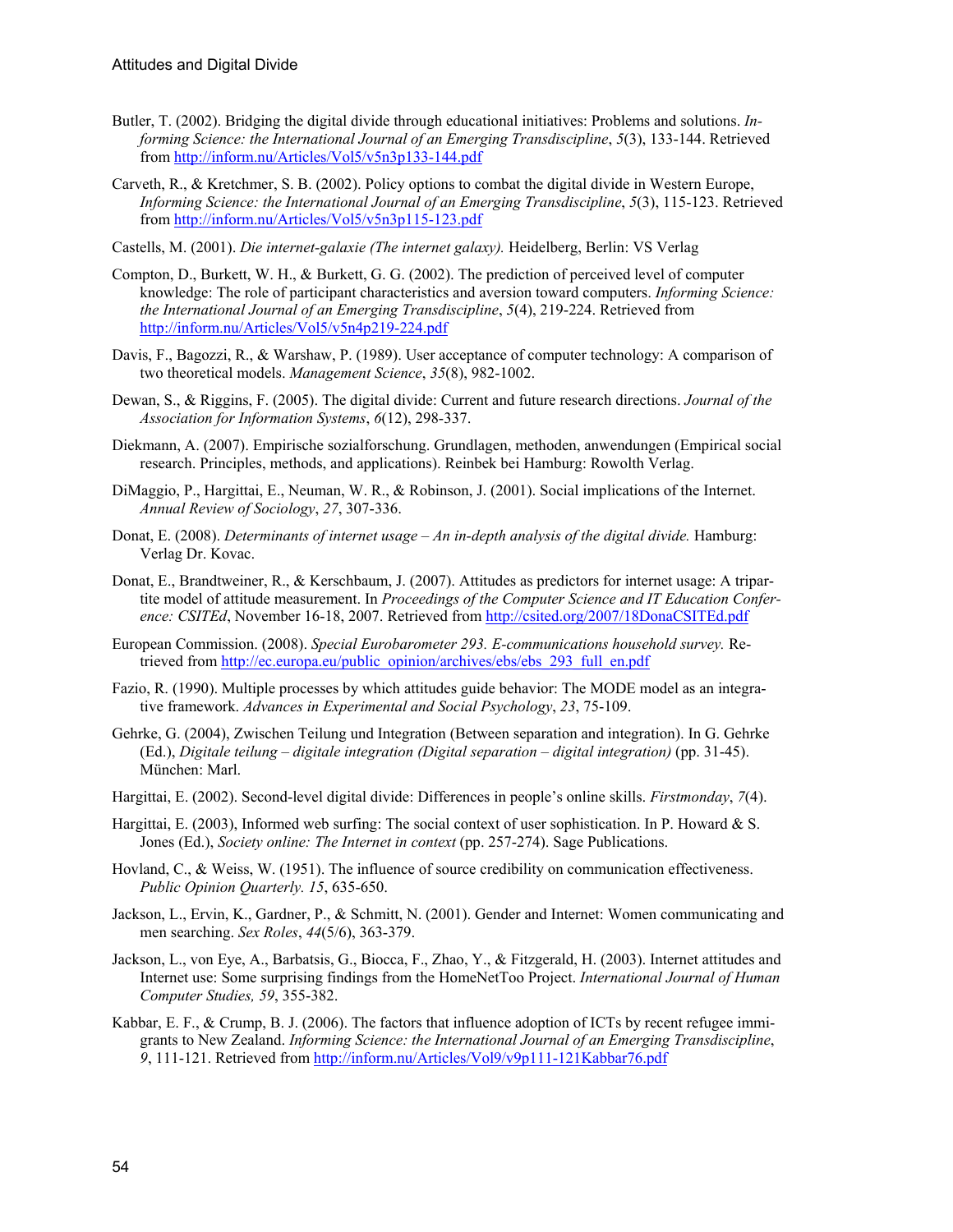- Karsten, R., & Roth, R. M. (1998). Computer self-efficacy: A practical indicator of student computer competency in introductory IS courses. *Informing Science: the International Journal of an Emerging Transdiscipline*, *1*(3), 61-68. Retrieved from<http://inform.nu/Articles/Vol1/v1n3p61-68.pdf>
- Katz, J., & Rice, R. (2002). *Social consequences of internet use*. Cambridge: Cambridge University Press.
- Katz, J., Rice, R., & Aspden, P. (2001). The Internet, 1995 2000: Access, civic involvement and social interaction. *The American Behavioral Scientist*, *45*, 405 – 423.
- Kerschbaum, J., Donat, E., & Brandtweiner, R. (2007). Internet use from the perspective of the theory of planned behaviour. In *AMCIS 2007 Proceedings*. Paper 42. Retrieved from <http://aisel.aisnet.org/amcis2007/42>
- Korupp, S., & Szydlik M. (2005). Causes and trends of the digital divide. *European Sociological Review*, *21*(4), 409-422.
- Krebs, D., & Schmidt, P. (1993). *New directions in attitude measurement*. Berlin, New York: de Gruyter.
- La Piere, R. (1967). Attitudes versus actions. In M. Fishbein (Ed.), *Readings in attitude theory and measurement* (pp. 26-32). John Wiley & Sons. (Original work published in 1934.)
- Levine, T., & Donitsa-Schmidt S. (1998). Computer use, confidence, attitudes and knowledge: A Causal Analysis. *Computers in Human Behaviour*, *14*(1), 125-146.
- Li, N., Kirkup G., & Hodgson B. (2001). Cross-cultural comparison of women students' attitudes toward the Internet and usage: China and the United Kingdom. *Cyber Psychology & Behaviour*, *4*(3), 415 – 426.
- Likert, R. (1932). A technique for the measurement of attitudes. *Archives of Psychology, 140*, 1–55.
- Mende, J. (2005). The poverty of empiricism. *Informing Science: the International Journal of an Emerging Transdiscipline*, *8*, 189-210. Retrieved from <http://inform.nu/Articles/Vol8/v8p189-210Mende.pdf>
- Norris, P. (2001). *Digital divide*. Cambridge University Press, Cambridge.
- Osgood, C. E., Suci, G., & Tannenbaum, P. (1957). *The measurement of meaning.* Urbana, IL: University of Illinois Press.
- Prüfer, P., & Rexroth, M. (2005). Kognitive interviews (Cognitive interviews). *ZUMA How to No. 15*. Retrieved from: http://www.gesis.org/fileadmin/upload/forschung/publikationen/gesis\_reihen/howto/How\_to15PP\_MR .pdf
- Rosenberg, M., Hovland, C., Mc Guire, W., Abelson, R., & Brehm, J. (1969). *Attitude organization and change.* New Haven and London Yale University Press.
- Sam, H. K., Othman, A. E. A., & Nordin, Z. S. (2005). Computer self-efficacy, computer anxiety, and attitudes toward the Internet: A study among undergraduates in Unimas. *Educational Technology & Society*, *8*(4), 205-219.
- Sawyer, S., & Rosenbaum, H. (2000). Social informatics in the information sciences: Current activities and emerging directions. *Informing Science: the International Journal of an Emerging Transdiscipline*, *3*(2), 89-95. Retrieved from<http://inform.nu/Articles/Vol3/v3n2p89-96r.pdf>
- Taylor, S. E., Peplau, L. A., & Sears, D. O. (1994). *Social psychology* (8<sup>th</sup> ed.). Englewood Cliffs: Prentice Hall.
- Selhofer, H., & Hüsing, T. (2002). *The digital divide index A measure of social inequalities in the adoption of ICT*. Bonn: sibis. Retrieved from http://sibis-eu.org/files/Huesing\_Selhofer\_DDIX\_2002.pdf
- Smith, T. J. (2008). Senior citizens and e-commerce websites: The role of perceived usefulness, perceived ease of use, and web site usability. *Informing Science: the International Journal of an Emerging Transdiscipline*, *11*, 59-83. Retrieved from [http://inform.nu/Articles/Vol11/ISJv11p059-](http://inform.nu/Articles/Vol11/ISJv11p059-083Smith447.pdf) [083Smith447.pdf](http://inform.nu/Articles/Vol11/ISJv11p059-083Smith447.pdf)